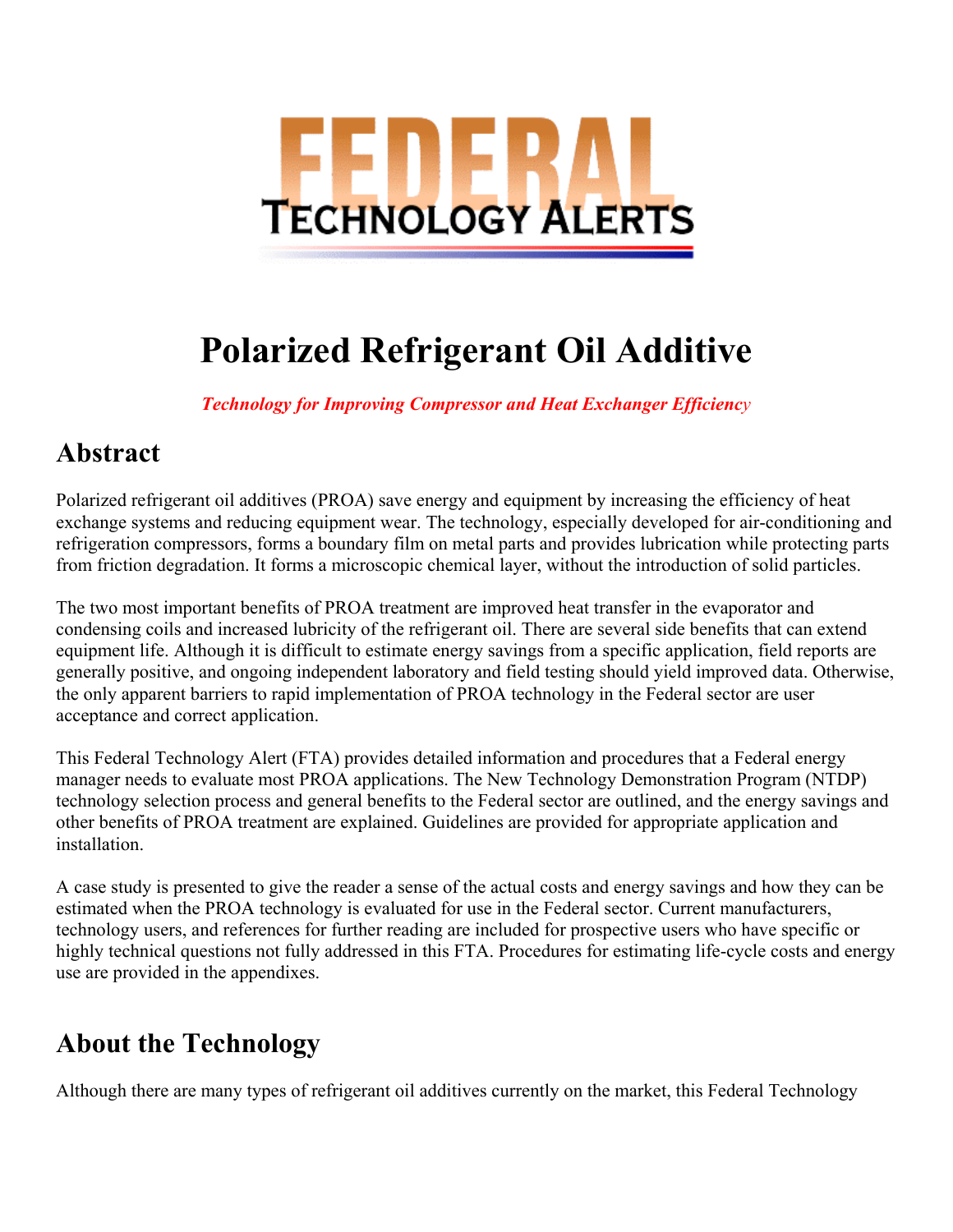Alert deals with a specific type of additive, a polarized refrigerant oil additive (PROA), designed to improve the efficiency of heat exchangers in air-conditioners, chillers, heat pumps, and refrigeration systems, in addition to increasing the lubricity of refrigerant oil and reducing wear on compressor parts. Its unique formulation distinguishes it from other oil additives.

This special class of additives contains an activated polar molecule (highly charged at one end). The charged molecule has a strong affinity for metal, and coats metal surfaces in the compressor with an essentially singlemolecule thin layer. This layer not only increases the ability of oil to lubricate moving parts in the compressor, but also displaces the build-up of refrigerant oil in condenser and evaporator coils thus improving heat transfer of heat exchangers. It is the build-up inside heat exchanger coils that most reduces the heat transfer ability of the system.

### **History of the Technology**

The PROA technology was developed as a result of 20 years of work and 10 years of testing by three scientists. In 1990, a U.S. patent was awarded to Charles Wilkins, Jack Hammack, and Charles Thompson (U.S. Patent 4,963,280).

## **Application Domain**

The PROA technology can be safely used to treat air-conditioners, heat pumps, refrigeration units, and freezing equipment in the private and Federal sector. It can be used to treat screw-type compressors, hermetically and semi-hermetically sealed positive displacement (reciprocating) compressors, scroll compressors, and centrifugal chillers. It is not applicable to absorption chillers. The PROA treatment can be applied to all sizes of airconditioning and refrigeration systems.

#### **Energy-Saving Mechanism**

To understand how PROA works, consider briefly the make-up of a heat-exchange system. The cooling action in an air-conditioning or refrigeration system is created through the use of a compressible fluid that moves heat from one location to another. During the process of expanding and condensing, heat is either absorbed or rejected through a copper (or similar metal) coil.

Refrigeration systems also include a lubricant (often called refrigerant oil), which circulates continuously through the compressor to lubricate moving parts. Frequently, oil escapes the compressor area and moves with the refrigerant through the rest of the system. The oil entrained in the refrigerant travels from the compressor to the condenser and evaporator, where it attaches itself to the metal surfaces on the inside of the heat exchanger coils, in effect insulating them. The result is reduced heat transfer ability, which in turn effectively reduces capacity and increases run-time in order to obtain the same amount of heat transfer.

The addition of PROA to refrigerant oil in the compressor introduces an a-olefin molecule, a chlorinated paraffin, which remains in a liquid state as it moves throughout the system with refrigerant oil. The activated polar molecule in PROA is carried in a non-particular (contains no particles) oil base which readily mixes with refrigerant oil. Each molecule, possessing a negatively charged region, seeks to attach itself to the metal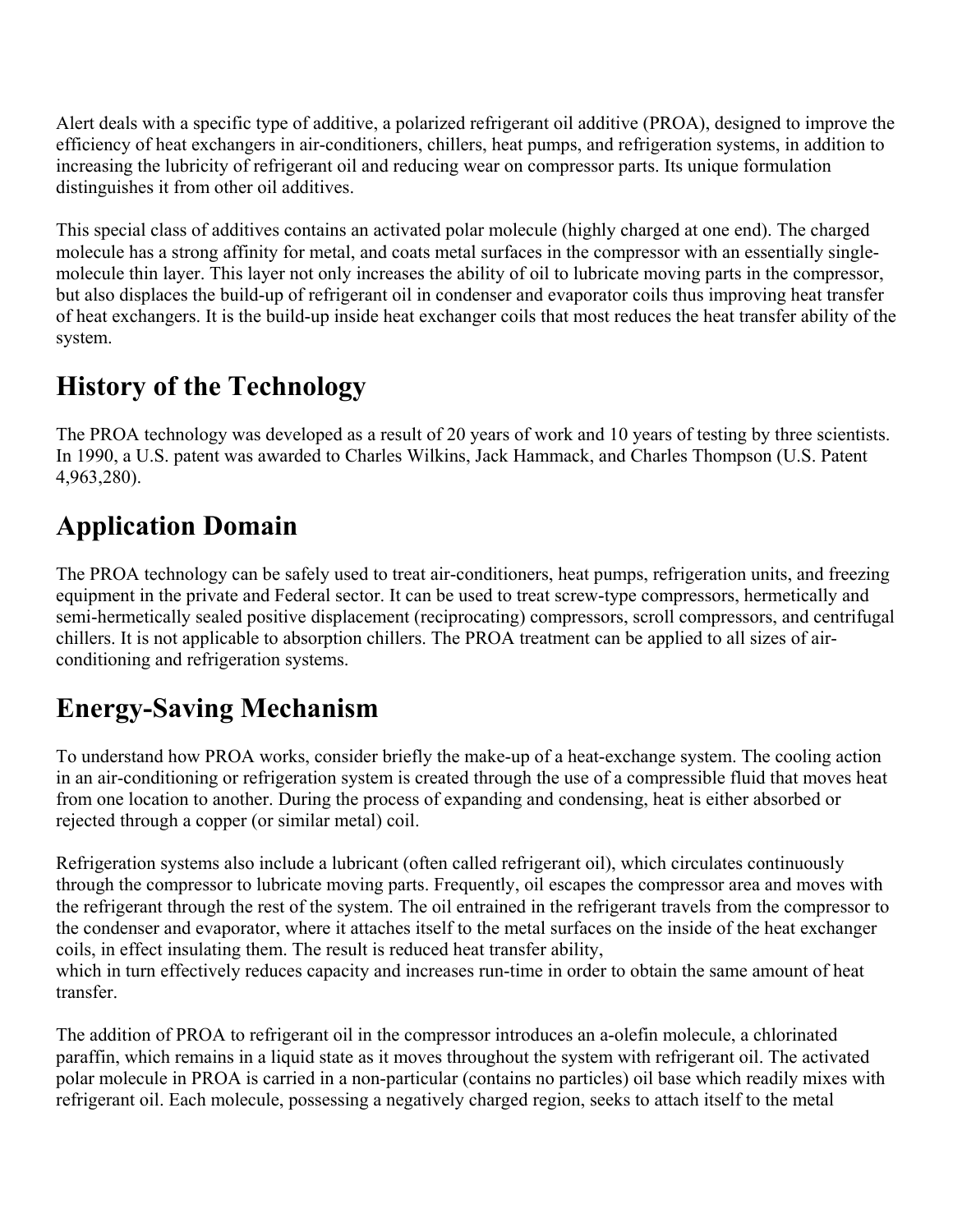surfaces throughout the refrigeration system. The molecule displaces other molecules, including dirt, carbon deposits, and oil, eventually forming a thin layer. Because the polar molecules have no affinity for each other, the layer is a single molecule thick. Figure 1 shows a diagram of this process.



**Fig. 1. Interaction of PROA Molecules**

#### **Benefits**

The two most important benefits of PROA treatment are improved heat transfer in the evaporator and condensing coils and increased lubricity of refrigerant oil. These two important benefits produce several other side benefits:

- restored volumetric capacity --The addition of a stabilized boundary layer on all moving parts improves the seals made between moving parts and reduces the amount of "blow-by," volume lost during compression through bad seals.
- reduced run-time--By improving the heat transfer rate of the evaporator and condenser, the system capacity is affectively increased. With increased capacity, compressors that cycle don't need to run as long to produce the same amount of heat transfer, resulting in energy savings.
- reduced mechanical friction--By coating the metal surfaces of moving parts in the compressor, mechanical friction between the parts is reduced. Improved lubricity reduces corresponding wear on parts and excess heat generated.
- extended equipment life--Reduced mechanical friction, wear on moving parts, and excess heat generated all serve to extend the life of equipment.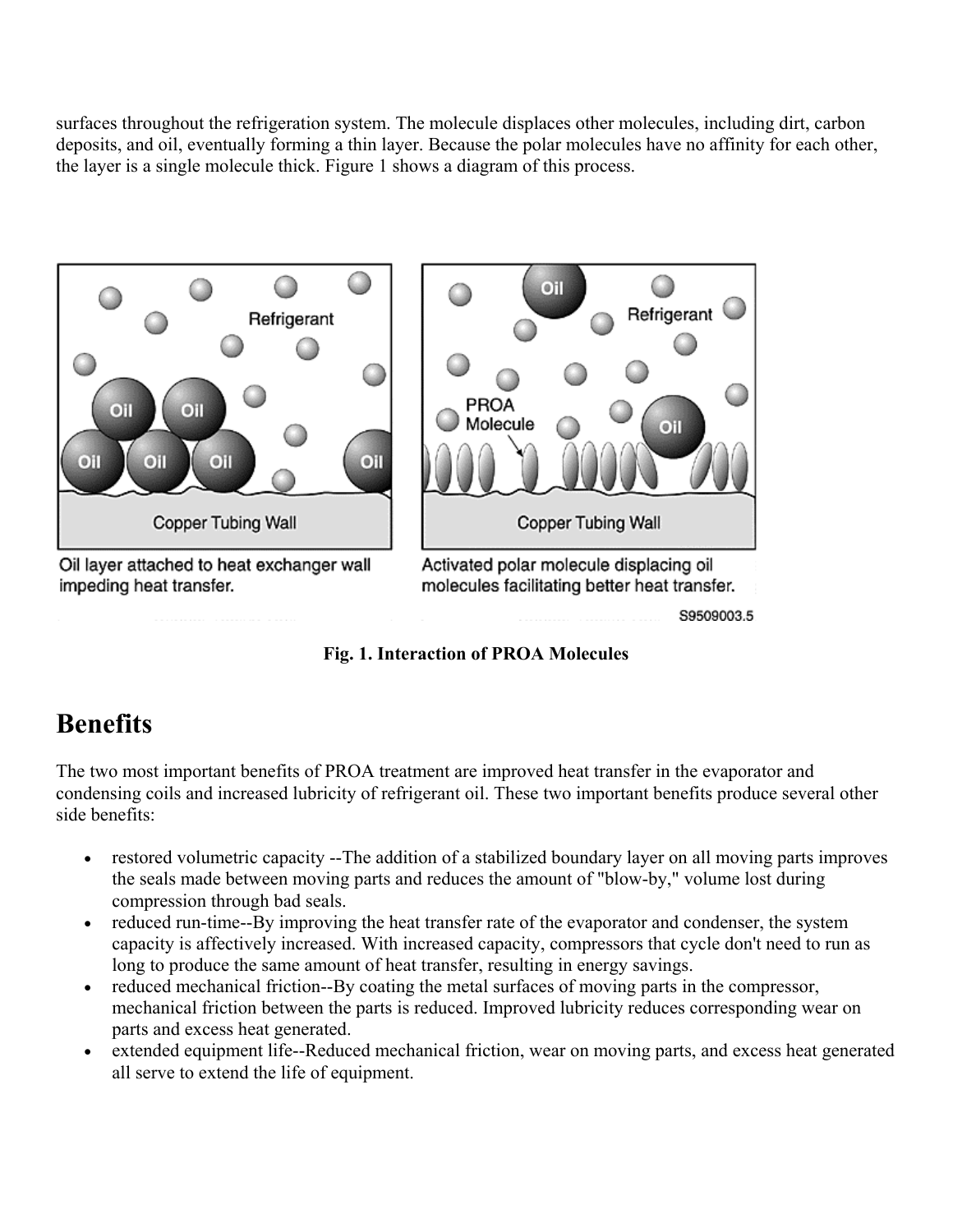• quieter operation--Field experience has shown that PROA treatment often produces a smoother, quieter running system.

#### **Installation**

Installing PROA is a simple process, but adherence to a few precautions will greatly facilitate its effectiveness. PROA should always be installed by a licensed professional to avoid any accidental release of refrigerant to the atmosphere.

Pretreatment Inspection. It is recommended that a qualified HVAC technician perform a standard maintenance inspection before any refrigeration system is treated with PROA. This inspection should verify that the following conditions exist:

- Head pressure and suction pressure within design limits
- Adequate refrigerant in the system and absence of oil or refrigerant leakage
- $\bullet$  Cleanliness of coils and filters
- Thermostats or control systems functioning properly
- Heat exchanger coil fins free of dust, dirt, and corrosion.

The pretreatment check is important because these conditions all affect the performance of the system. In addition, it is important to ensure proper functioning so as to avoid the expense of retreatment should the system fail or lose oil or refrigerant before the PROA has dispersed through the system.

PROA Treatment. The amount of PROA to be added is determined by the volume of oil in the compressor. The ratio of PROA to compressor oil is 95% compressor oil and 5% PROA. The easiest way to treat a compressor is to remove 5% of the compressor oil and replace it with the same volume of PROA. It is important that the recommended amount of PROA not be exceeded.

The basic PROA treatment procedure is as follows. First, start the unit and keep it running throughout the installation. Introduce PROA into the unit's cool gas suction line schraeder valve. A charge oil pump designed specifically for the system should be used to decrease the risk of introducing contaminants. It is important that no moisture be allowed to enter the system during this process.

If the system is smaller than 25 tons (88 kW) of cooling, PROA may be introduced in a single treatment. However, if more PROA is required, it is important to use two equal treatments to obtain the 95%-5% mixture.

It is common to see a slight increase in energy consumption immediately following treatment as PROA begins to move throughout the system and oil and other particles are dislodged. Dividing the treatment into smaller doses minimizes this affect.

Post-Treatment. PROA takes one to two weeks of normal operation to disperse completely throughout the system. As the activated polar molecules bond to metal, they displace oil and carbon deposits on tube surfaces. Particularly in older systems, these deposits and oil returning to the compressor may clog in-line filters and driers.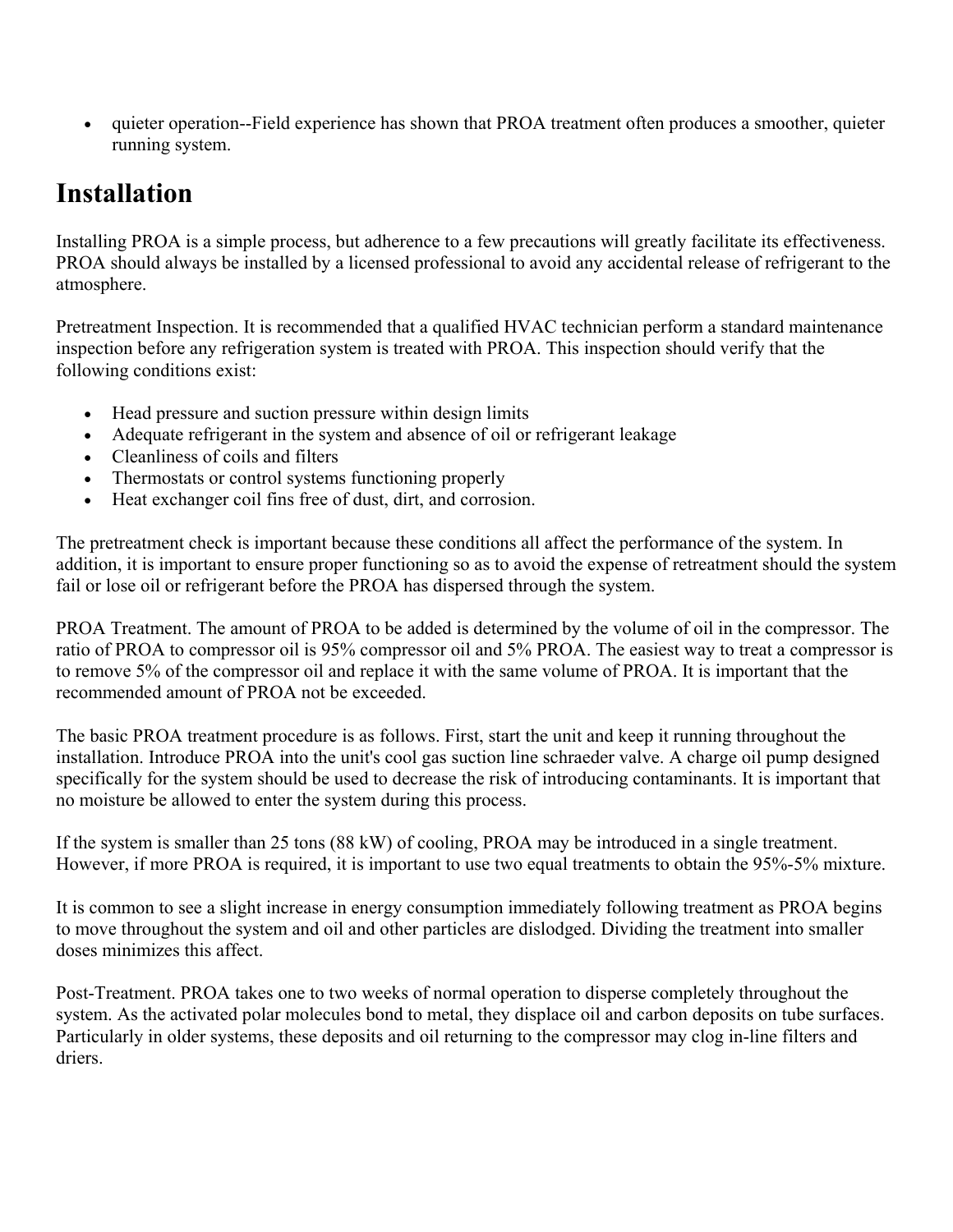## **Variations**

Introducing the PROA into the oil reservoir in the compressor crankcase is the simplest, but not the only way to introduce the PROA treatment. In hermetically sealed compressors, it is added through the low-pressure port on the refrigerant line. Experience with residential heat pumps with hermetically sealed compressors showed that most require the addition of a tap valve to the low-pressure end of the refrigerant line. PROA is then added using a "Dial-a-Charge" or similar charging cylinder. Whether PROA is added to the refrigerant line or the oil reservoir, the important thing is that the compressor remains free from contamination.

## **Federal Sector Potential**

Potential savings achievable by this technology were estimated as a part of the technology assessment process of the New Technology Demonstration Program (NTDP). This FTA was developed under the NTDP.

## **Technology Screening Process**

New technologies were solicited for NTDP participation through advertisements in the Commerce Business Daily and trade journals, and through direct correspondence. Numerous responses were obtained from manufacturers, utilities, trade associations, research institutes, Federal sites, and other interested parties. Based on those responses, the technologies were evaluated in terms of potential Federal-sector energy savings and procurement, installation, and maintenance costs. They were

also categorized as either just coming to market ("unproven" technologies) or as technologies for which field data already exist ("proven" technologies). [Note: This solicitation process is on-going and as additional suggestions are received, they are evaluated and become potential NTDP participants.]

The energy savings and market potentials of each candidate technology were assessed using the modified version of the Facility Energy Decision Screening (FEDS) software tool, developed for the Federal Energy Management Program (FEMP), U.S. Army Construction Engineering Research Laboratory (CERL), and Naval Facilities Engineering Service Center (NFESC) by Pacific Northwest National Laboratory (PNNL) (Dirks and Wrench 1993).

During the solicitation period in which the PROA technology was suggested, 21 of 54 new energy-saving technologies were assessed using FEDS. 33 were eliminated in the qualitative pre-screening process because they fell outside NTDP parameters, were not ready for production, were not truly energy-saving technologies, were not applicable to a sufficient fraction of existing facilities, or were not a U.S. technology. Eighteen of the remaining 21 technologies were judged life-cycle cost-effective (at one or more Federal sites) in terms of installation cost, net present value, and energy savings.

#### **Estimated Market Potential**

PROA is just beginning to penetrate the market. It was chosen for this Technology Alert because of its wide range of equipment availability and large number of potential applications. PROA has a firmer niche in the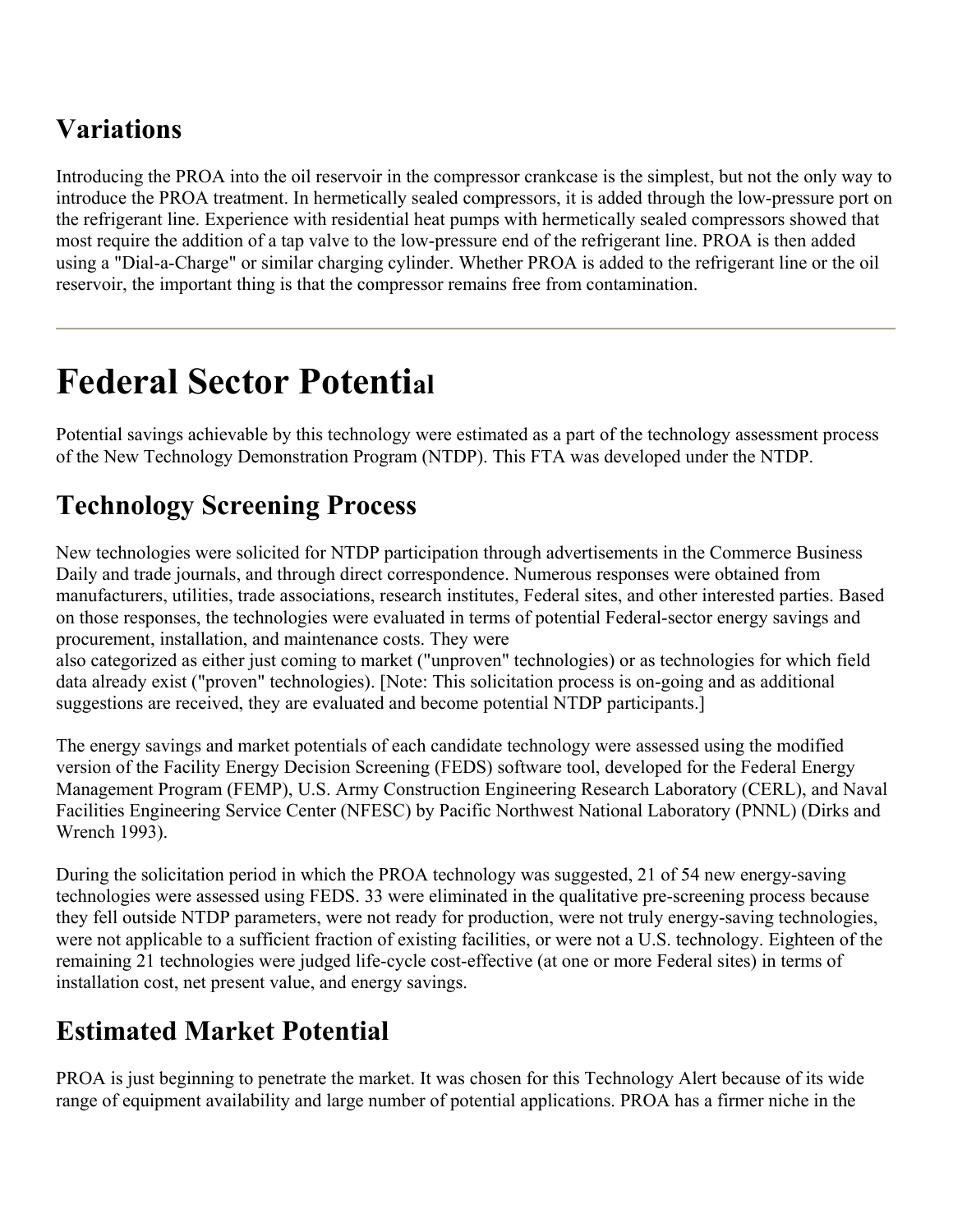private sector, where over 500 cooling systems have been treated. Penetration into the Federal-sector market has been much slower.

It is difficult to estimate the total number of cooling systems currently in service in the United States. As of 1986, there were just over 4 million commercial buildings with 57 billion ft² (5,295 km²) of floor space in the United States (OTA 1991). In 1993, in the United States alone, over 4,419,000 new air-conditioning, refrigeration, or heat pump units were shipped, amounting to an installed capacity of approximately 154 trillion Btuh (45 million kW). These figures do not include absorption chillers for which PROA is not applicable. The number is expected to increase through the year 2000 and beyond (Richman 1995).

Because the purpose of a Technology Alert is to evaluate the effectiveness of new technologies in the Federal sector, this report focuses on Federal use. The Federal Government owns and leases approximately 500,000 buildings of various sizes, construction, and occupancy use, of which 51,000 are considered office buildings containing approximately 1 to 2 billion ft² (92 to 186 km²) of floor space. The Federal Government also owns an additional 422,000 housing units for military families (OTA 1991).

In 1989, the energy used in Federal buildings cost the U.S. Treasury around \$3.5 billion (not including leased facilities where utility bills are included in the lease price). Electricity is dominant with \$2.4 billion spent in 1989. To estimate the potential savings from PROA technology, multiply the amount the Federal Government spent on electricity in 1989 by 34% to estimate the amount spent on Federal-sector cooling in 1989 (EPRI 1986). If those systems were treated with PROA, the increased efficiency (assume 15%) would result in a savings of approximately \$122 million per year, not including the cost of treatment.

Another potential application for the Federal sector would be to use PROA treatment in all public or subsidized housing. In 1989, the Federal Government spent about \$4 billion to subsidize all or part of the utility bill in about 9 million households. Subsidized housing is often older and poorly maintained, offering a prime environment for PROA treatment.

Estimates of the potential market impact from PROA are rough estimates based on numerous assumptions regarding the actual savings obtained, the number of cooling systems that currently exist, and the ability to fully penetrate the Federal sector. This estimate does not include savings in demand charges or extended equipment life, for which data were unavailable.

#### **Laboratory Perspective**

The PROA technology has been studied in the laboratory and in the field. It has been tested in accordance with ASTM D3233-73, ASTM D2272, and ASTM D-471 standards by independent laboratories. A sample of the laboratory testing is included here:

- *Disposal*--PROA does not put any additional restraints on waste oil in regards to recyclability or waste oil disposal (PSI July 2, 1993).
- *Carcinogenic*--PROA is non-carcinogenic (U.S. Patent 4,963,280).
- *Lubricity*--Lubricity Testing proved that ordinary oil samples (untreated) failed under pressures of 300 psi. Samples treated with the PROA did not even fail at the test's maximum pressure of 4500 psi. This is a 1,400% increase in lubricity (Falex 1988).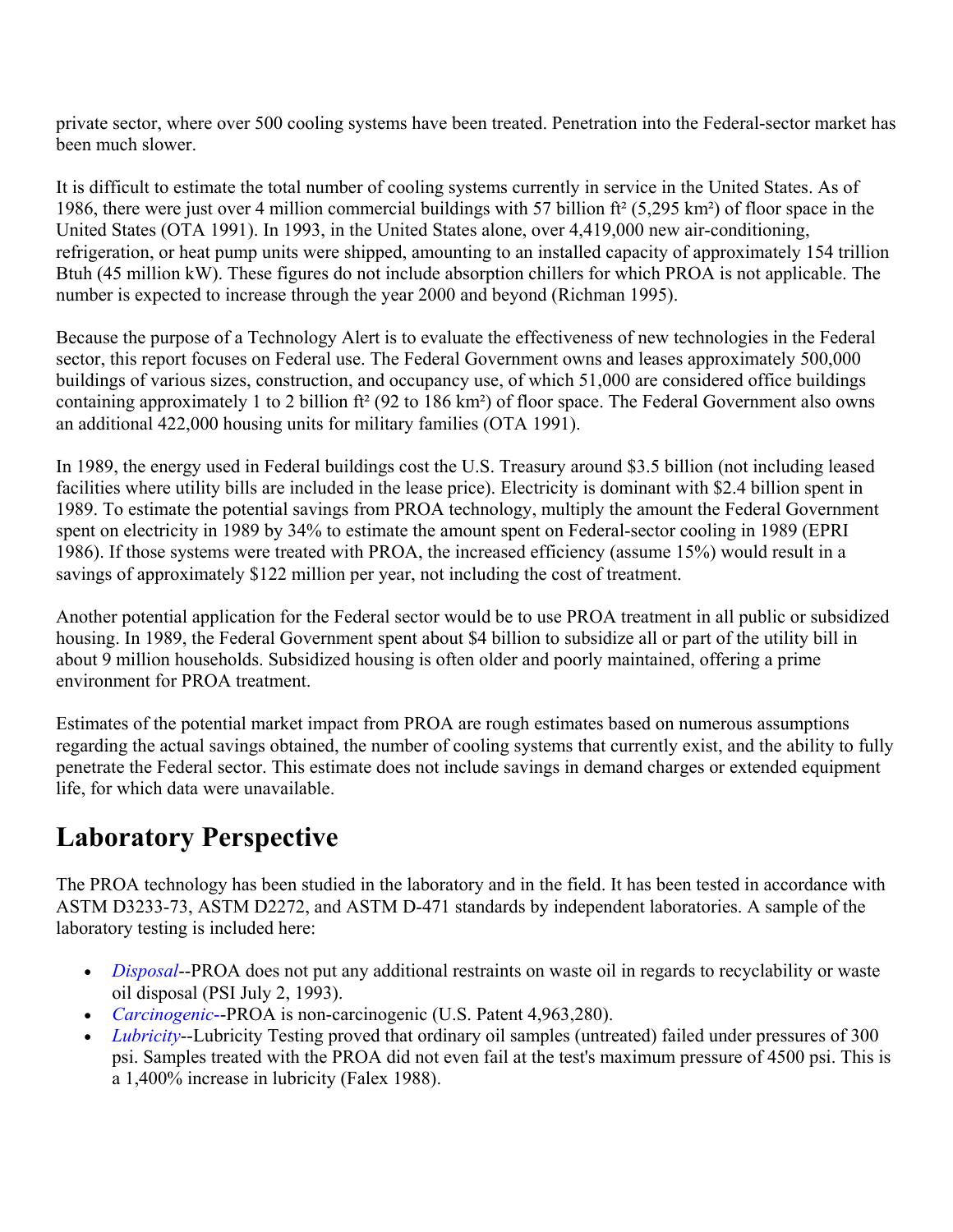- *Oxidation*--Oil samples were exposed to oxygenated environment at 90 psi (620.5 kPa) and heated to 302°F (150°C). As oil samples absorb oxygen (oxidize), pressure drops. The longer the sample takes to drop to 25 psi (172.4 kPa), the more resistant it is to oxidation, and therefore the better protection it provides for compressor components. Untreated oil samples took 14 minutes to drop to 25 psi (172.4 kPa), while samples treated with PROA took 25 minutes. The introduction of PROA increased the oil's resistance to oxidation 78.5% (PSI May 31, 1993).
- *Seal Degradation*--PROA reduced swelling in Neoprene by 29% and in Nitrile by 81% over untreated refrigeration oil. PROA also effectively conditions Neoprene, Viton A, PFE seals, Buna N, Nylon 66, Hastelloy, Mylar, Polypropylene, and Carpenter 20. Not only does PROA not adversely affect compressor seals, it actually provides life-extending benefits (AutoResearch July 1, 1993).

A copy of the Material Safety Data Sheet (MSDS) is included in Appendix A.

# **Application**

This section addresses the technical aspects of applying PROA treatment. The range of applications and climates in which the technology can best be applied are discussed. The advantages, limitations, and benefits in each application are enumerated. Design and integration considerations for the PROA technology are highlighted, including costs, options, installation details, and utility incentives.

### **Where to Apply PROA**

The technology can be applied in the private and Federal sector in air-conditioners, heat pumps, refrigeration, and freezing equipment. Equipment must be either scroll compressors, positive displacement (reciprocating) compressors, screw-type compressors, or centrifugal chillers. PROA is not applicable to absorption chillers. The PROA treatment can be used safely in all sizes of air-conditioning and refrigeration systems. PROA can be used in any system where temperatures range between -65°F (-53.9°C) and 400°F (204.4°C).

PROA is compatible with R-134a, R-124, R-125, and R-22, common refrigerants for the 1990s. It is also compatible with refrigerants from the Methane series (R-10 to R-50), the Ethane series (R-110 to R-170), and the Propane series (R-216ca to R-290). It is also compatible with Chlorodifluoromethane (R-502), Sulfur Dioxide (R-764), and Carbon Dioxide (R-744). Consult the manufacturer for information about additional compatibility.

The active ingredient in PROA treatment, the activated polar molecule, is available in a carrier solution of either mineral or synthetic oil. When ordering PROA for a specific refrigeration system, be sure to request the type of carrier oil that is installed in that system.

The PROA treatment is most effective in older compressors. In a newer unit, with good seals and little wear, less oil is drawn into the condenser and heat exchanger. The PROA treatment often shows only a 3% to 7% increase in efficiency. Although newer systems experience a smaller increase in efficiency, the PROA treatment will help to keep them from degrading by preventing build-up on the heat exchangers in the first place.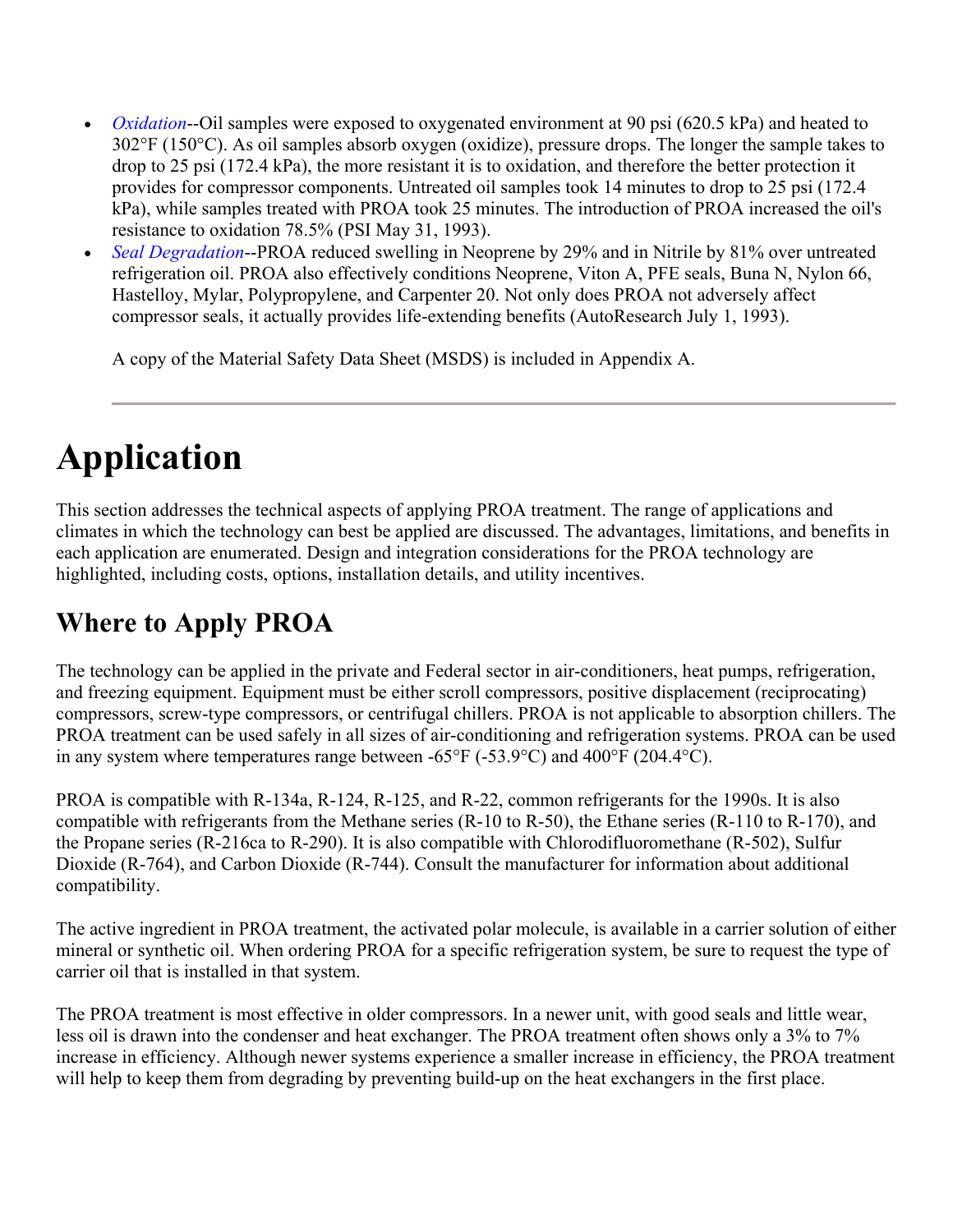#### **What to Avoid**

PROA is currently not recommended for applications using ammonia as the refrigerant. Testing is under way to study the interaction of PROA with ammonia. If the combination is proven safe, ammonia systems would offer substantial savings because more oil is carried in an ammonia stream than with other refrigerants.

#### **Equipment Integration**

Introducing PROA should not harm a refrigeration system, since it contains no solids, Teflon, or ash (all of which are harmful to air-conditioning systems). A letter from the Carrier Corporation to one manufacturer, dated March 1989, stated that "At this time, Carrier knows of no negative effects [of PROA] on the reliability of Carrier compressors." However, the Carrier Corporation did state that Carrier cannot be responsible for the behavior of any post-market additives added to their compressors. The Magnusson-Moss Consumer Product Warranty Act of 1992 provides that manufacturers may not void a warranty if a third-party lubricant is added unless that equipment manufacturer can demonstrate that the lubricant caused harm to the equipment.

#### **Cost**

The price for PROA treatment varies with manufacturer, amount purchased, and current market demand for the product. The cost for the PROA product ranges from \$25 to \$50 per ounce (\$0.845/ml to \$0.690/ml) on the commercial market. The current Federal-sector purchase price, through the Defense General Supply Center, is \$30 per ounce (\$1.014 per ml) plus a 17% handling fee. As previously noted, the product is applied at 5% by volume of refrigeration oil.(a)

The total cost of treatment includes the following elements:

- x *Cost of the PROA product.* Cost depends on the amount of oil in the system and/or the surface area of the evaporators and condensers. Volume discounts are often available.
- *Labor*. Estimate the cost of labor for the pre-installation check-up and actual installation (15 minutes to an hour, depending on the amount of effort required). Include labor for return visits for second treatment (if needed) and to clean filters and traps. Include travel time for technician if it is applicable.
- x *Available service port*. Does the system have an available service port? Some systems require addition of a tap valve by a qualified professional, and a few even require removal of the refrigerant before addition of the valve.
- *Verification of savings*. If verifying energy savings is a part of the project, the cost of data collection, manipulation, and verification may or may not be included in the total cost of the project.

#### **Utility Incentives and Support**

Many utilities are promoters of technologies that reduce electric demand, and many offer incentive programs to support the implementation of these technologies. Unfortunately, because PROA is a relatively new technology, few utilities have specific rebates for PROA installation. However, a customized approach is often available where rebates are based on the actual energy savings regardless of the technology employed. Contacting the serving utility representative to see what custom incentive programs are available is strongly recommended,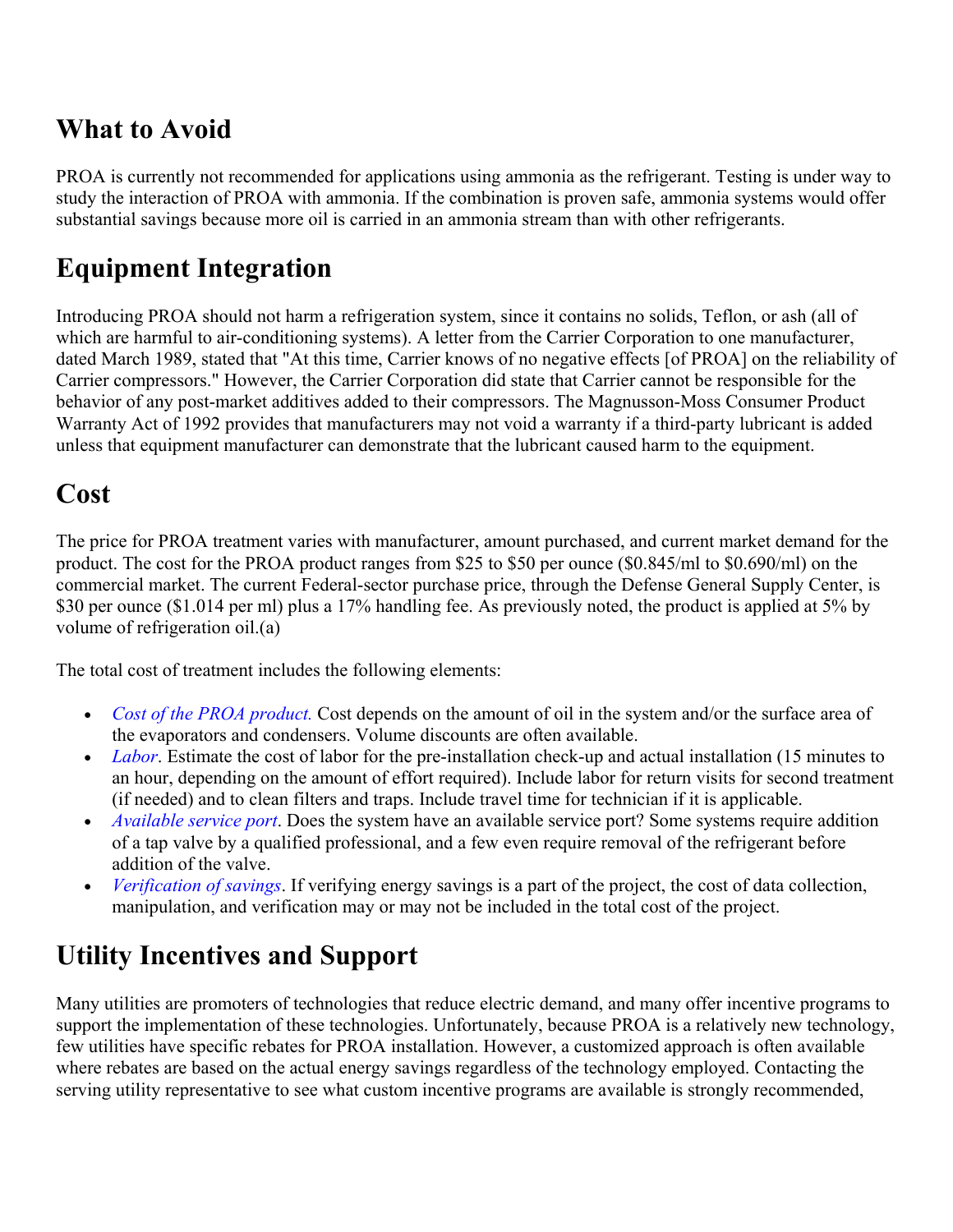especially on large applications.

A recent publication by the Electric Power Research Institute (EPRI) reported current demand-side management (DSM) programs available in the United States, surveying 295 public utilities, 218 distribution cooperatives, and 124 investor-owned utilities. Although 1127 DSM programs targeting HVAC systems and efficient refrigeration appliances were identified, none

specifically targeted PROA technology. Programs are available that pay a percentage of the cost based on expected energy savings, and some that are customized to create a 2-year payback for the customer (EPRI 1993).

A no-cost installation is also possible through an Energy Savings Performance Contract (ESPC). This approach is spelled out in President Clinton's Executive Order 12902 of March 8, 1994. Federal sites are encouraged to enter into agreements where the contractor bears all the cost of installing energy-saving technologies, including instrumentation to verify energy savings. In return

for providing the technology, the contractor gains a share of the energy savings for a fixed period of time. The "contractor" may be a private company, utility, or other agency. The percentage of energy savings the contractor receives and the length of time he/she will receive these payments are negotiable and need to be spelled out in the ESPC agreement (Executive Order 12902, Sec. 114, March 8, 1994). This option is available from at least one PROA manufacturer. The manufacturer provides the PROA treatment, labor (if needed), and monitoring equipment. In exchange, the contractor receives 50% of the energy savings for the next 10 years.

## **Technology Performance**

The PROA technology is relatively young. Testing of the product occurred during the late 1980s, and the patent was awarded in 1990. Much of the field experience to date has taken place in the private sector, some as early as 1987. No major demonstration has taken place in the Federal sector, although the product has been installed in two U.S. Post Offices. Because air-conditioning systems in the private sector are often identical to those found in the Federal sector, performance evaluations in the private sector will apply to similar installations in the Federal sector.

#### **Field Experience**

The following are the results of one field study and a laboratory study that demonstrate the results experienced with PROA treatment.

*Austin, Texas:* The City of Austin, Texas, Resource Management Department conducted a test of five different energy-saving technologies. The test was conducted on a large gymnasium served by six 10-year-old, 10-ton (35 kW) packaged Lennox air-conditioners. All six units were tuned up, filters changed, belts adjusted, and refrigerant charges checked.

Several weeks of baseline data for each unit were recorded. Five of the units were selected at random to install an energy-saving technology, one of which was PROA. The study found that the compressor with PROA ran "significantly quieter." The energy consumption was reduced 22.0% from 1173 kWh to 915 kWh. Capacity was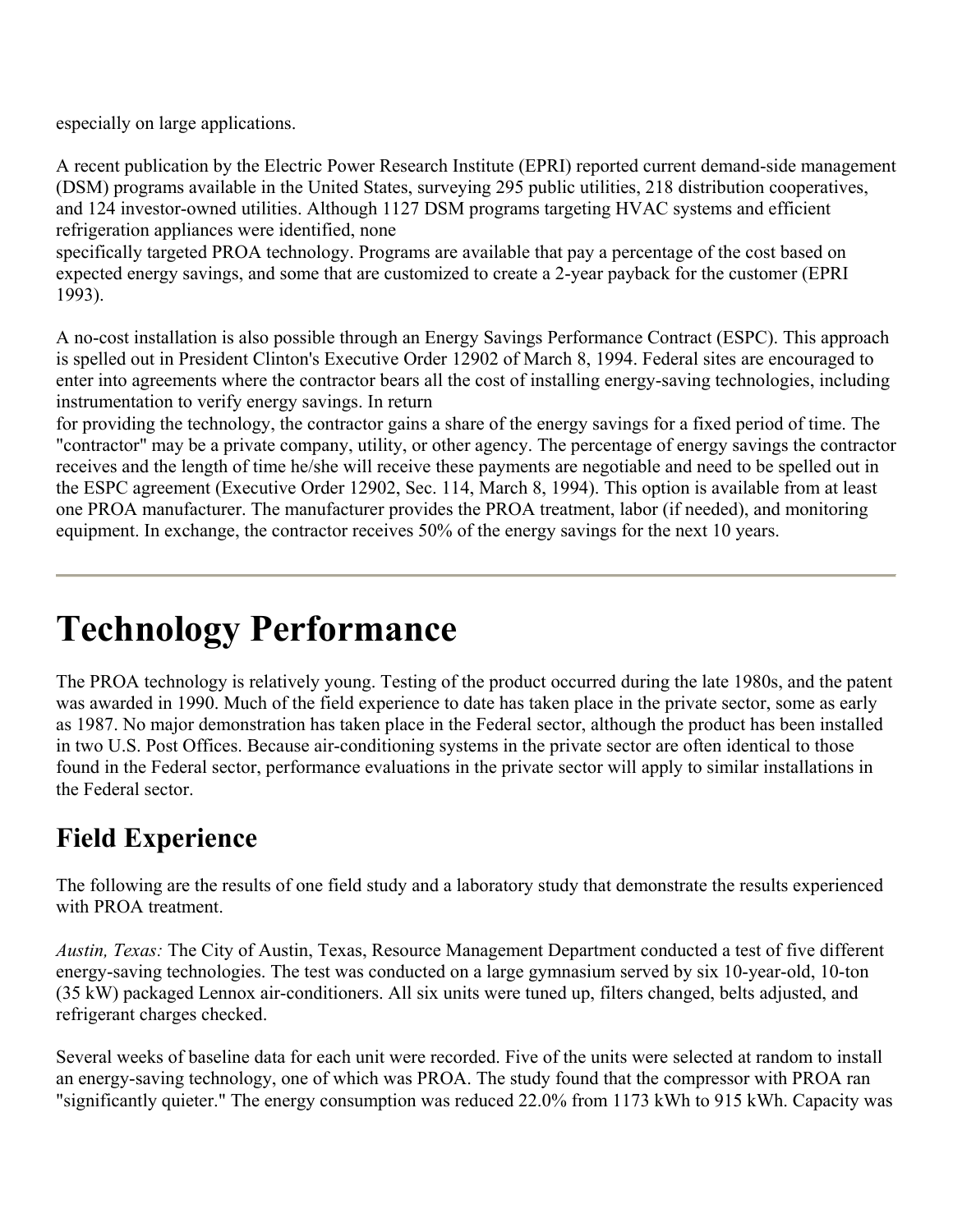slightly reduced by 1.8%. The estimated end user cost for the PROA treatment was \$680. The estimated firstyear savings was \$422 based on a typical cooling year. The simple payback was estimated at 19 months.

*Oak Ridge, Tennesse*e. The product was tested at Oak Ridge National Laboratory (ORNL) in a controlled laboratory environment. A 15-year-old air-to-air heat pump was removed from the field and placed in a test chamber regulated to a constant 95°F (35°C) per ARI test standards. The compressor was treated with PROA and run in a steady-state condition (no

cycling) for 9 days. The compressor appeared less noisy during startup and operation after PROA treatment. Power consumption was reduced 1.8%. There was no discernible difference in peak demand.

Based on this test, PROA treatment would not be recommended. However, because the unit was operated in a steady-state mode, the influences of startup energy and unit cycling were not reflected (Baxter 1995).

### **Energy Savings**

Typical energy savings from PROA treatment are difficult to predict. Energy savings for each treated compressor vary according to age, compressor type, size, maintenance history, and loading.

A portion of the energy savings may be due to the O&M maintenance performed prior to treatment with PROA, especially in units with poor maintenance history. Unfortunately, with the data available it is impossible to separate the improvements from proper O&M and the improvements from PROA treatment.

Energy Consumption. PROA is most effective in reducing energy consumption in older compressors. In a new unit, good seals and little wear cause less oil to be drawn into the condenser and heat exchanger. The PROA often shows a 3% to 7% increase in efficiency. However, with units five years old or greater, efficiency can be improved to anywhere from 10-30%. Savings as high as 36% have been reported.

One manufacturer reported 23 demonstration installations where the average (mean) energy savings was 21.2% (standard deviation  $= 6.3\%$ ). Figure 2 shows a histogram of these 23 installations plotted as the percentage savings versus the number of times that savings occurred. With an average of 21.2%, 95% of all the values fall within a confidence interval from 14.8% to

27.5%. The energy savings at these installations were reported by local personnel; therefore, no means exists of establishing accuracy or standardizing the data collection procedure. In only one case was it clear that weather variability (cooling load) during the study period was considered.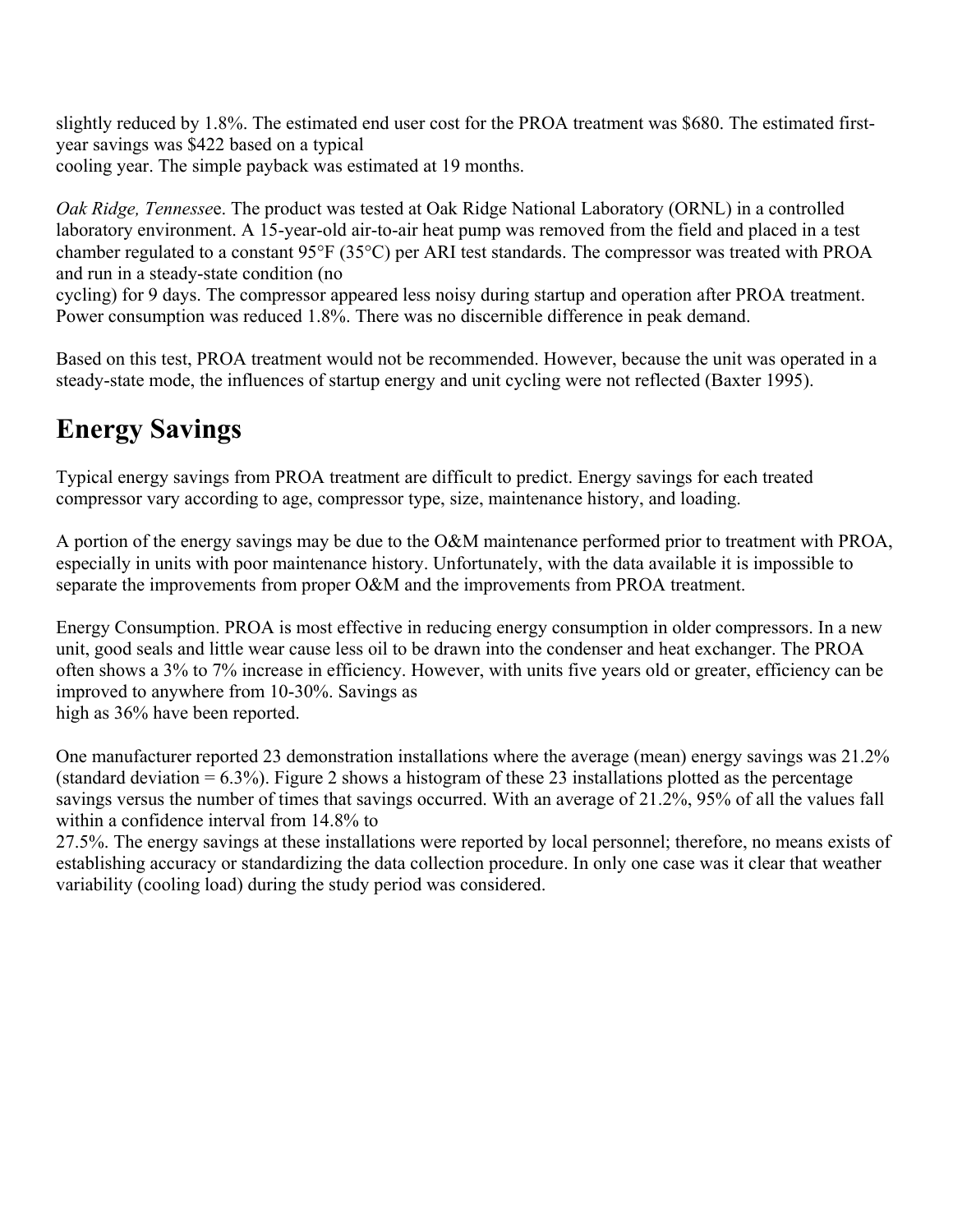

Fig. 2. Energy Savings Reported by Manufacturer

One method of estimating energy savings would be to assume the 23 installations reported by the manufacturer in Figure 2 represent a typical distribution of energy savings. Instead of using the average (mean), 21.2%, to estimate energy savings, use 14.8%, the lower limit of the confidence interval. This is a conservative estimator since 95% of the results will be greater than 14.8%. This is probably a safe approximation for refrigeration systems that are inside a building and have a constant load (e.g., coolers and refrigerators) and for airconditioning systems in warmer climates (greater than 1000 cooling degree days).

14.8% can be used as an estimator when nothing else about the system is known. However, the following attributes affect energy savings:

- *Age*. If the compressor is less than five years old, actual savings will be less--often only 3 to 7% for compressors less than 2 years old.
- Size. Theoretically the percentage energy savings should remain the same, regardless of system size; in practice, large central cooling systems are better maintained and controlled more closely. Percent energy savings will therefore be reduced on larger systems.
- *Climate*. If the air-conditioning system being treated operates in a cooler climate (less than 1000 cooling degree days) where reduced cooling load causes shorter run-time and more cycling, the total savings will also be less and payback periods longer.

Using the installations in Figure 2, all the factors affecting energy savings were analyzed. It was found that the age of the system at the time of PROA treatment is the most important variable in predicting energy savings.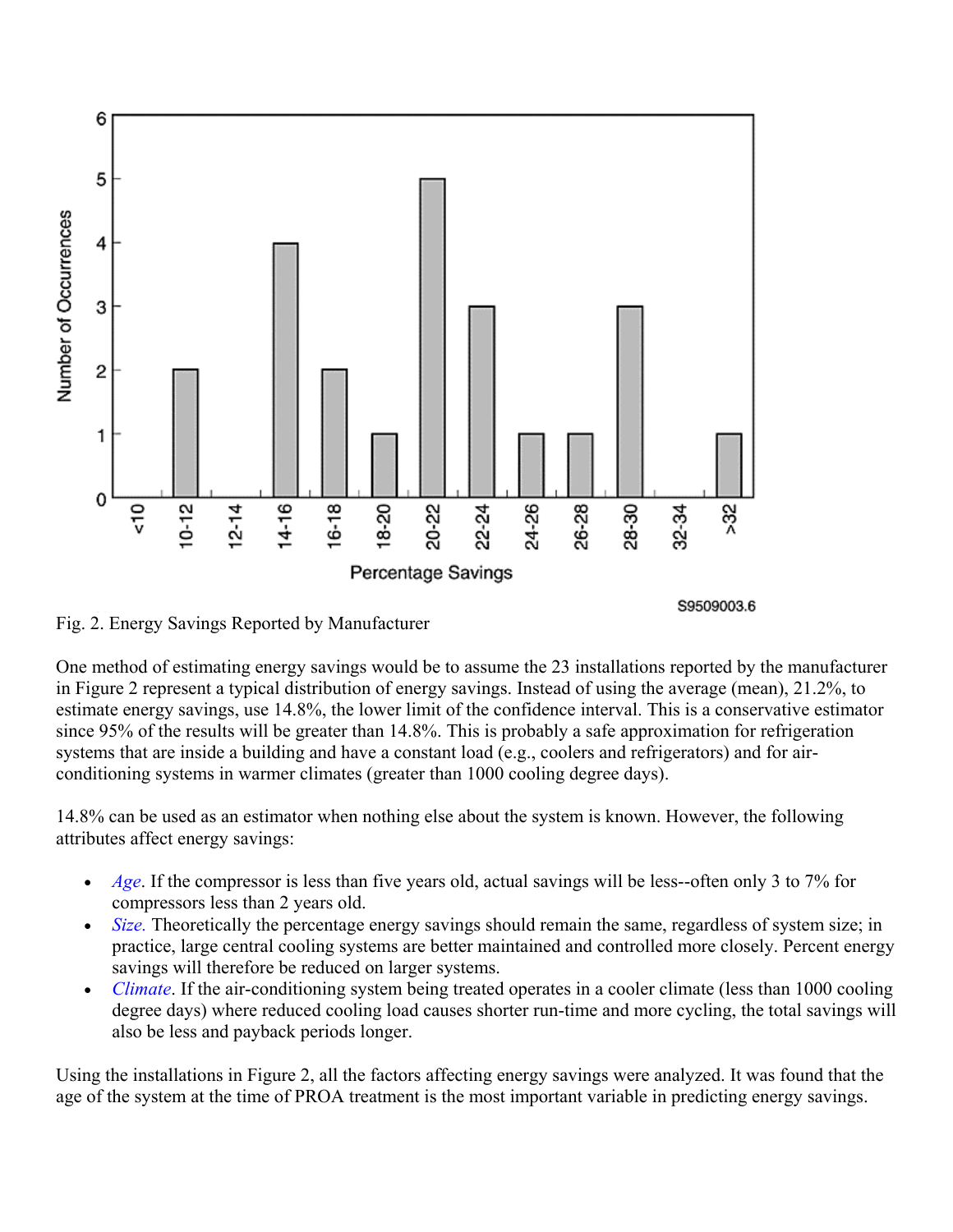Figure 3 shows the 16 systems for which age data were available plotted versus energy savings. The solid line in Figure 3 is the regression line that is the best fit for the data.



Fig. 3. Compressor Age Versus Energy Savings

Using system age to estimate energy savings is possible by identifying the age of your system on the Y-axis in Figure 3, tracing horizontally to the regression line, tracing vertically to the X-axis, and reading the energy savings. To obtain a conservative estimate, use the dashed line in Figure 3, which represents the upper limit of the 75% confidence interval. The actual savings should be greater than your estimate 75% of the time. Remember, this estimating procedure is imprecise considering the number of other variables affecting energy savings and the small number of data points in this sample.

*Electric Demand*. In most cases, a reduction in electric demand is realized after PROA treatment. Generally, the highest demand occurs at startup, as the compressor works the hardest to get stationary parts moving. PROA treatment increases lubrication, which reduces the amount of work required to start compressor parts moving.

The best example of reduced demand at startup was experienced at Sonny's Real Pit Bar-B-Q in Tuscaloosa, Alabama. Sonny's two 7.5 ton (26 kW) air-conditioning units were treated with PROA in May 1992. Figure 4 shows the 15-minute average amperage draw plotted versus time of day for a day before and after PROA treatment that were determined to have identical loading. Peak demand on Sonny's two units was reduced almost 31% following PROA treatment. On a walk-in cooler in South Saint Paul, Minnesota, demand was reduced 2.7% following PROA treatment.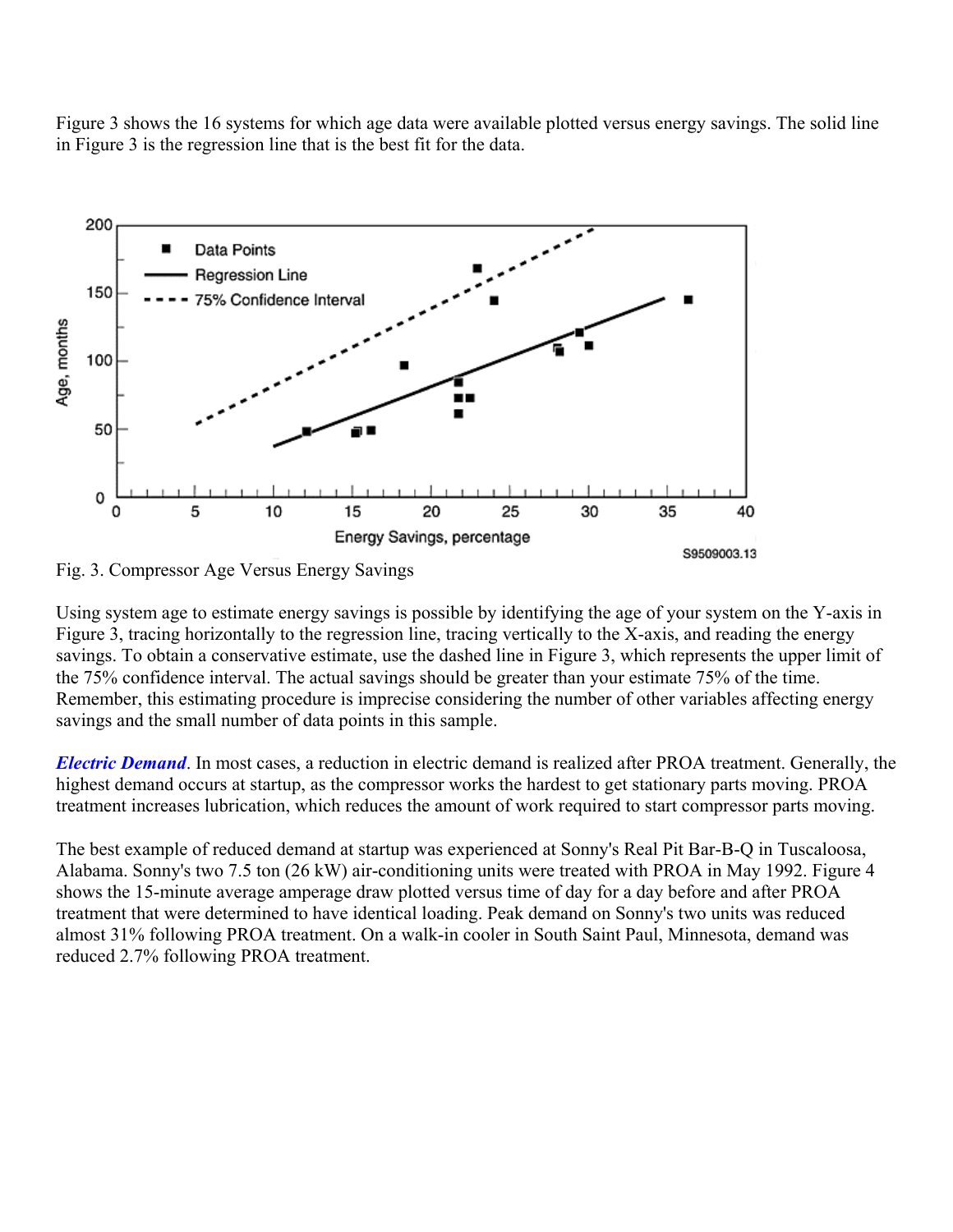

Fig. 4. Reduced Electric Demand at Startup

Like consumption savings, demand savings will vary with each individual system. Unfortunately, estimates of demand reduction are difficult to quantify because of insufficient supporting data. The demand reduction experienced at Sonny's Real Pit Bar-B-Q should not be treated as typical.

#### **Maintenance**

PROA is an additive; there are no elements of the technology that require any maintenance per se. However, the treatment using PROA has some effect on the standard maintenance of compressors and refrigeration systems.

Since PROA bonds to the metal surfaces in the system, much of the product remains in the system even if oil is lost or the system is drained. After every third oil change, the system should be treated with 10% of the original amount of PROA to maintain the proper level in the system. Thus, if 10 ounces (284 ml) of PROA were used initially, an oil change should include an additional 1 ounce (28 ml) of PROA.

#### **Other Impacts**

PROA takes one to two weeks (during normal operation) to fully spread through the system. As the polar molecules bond to metal, they displace oil, carbon molecules, and dirt on the tube surfaces. Particularly in older systems, these deposits and oil returning to the compressor may clog in-line filters and driers. Several weeks after initial treatment, it is recommended that in-line driers and filters be checked for accumulated debris that the PROA has displaced from the surfaces inside the compressor and piping.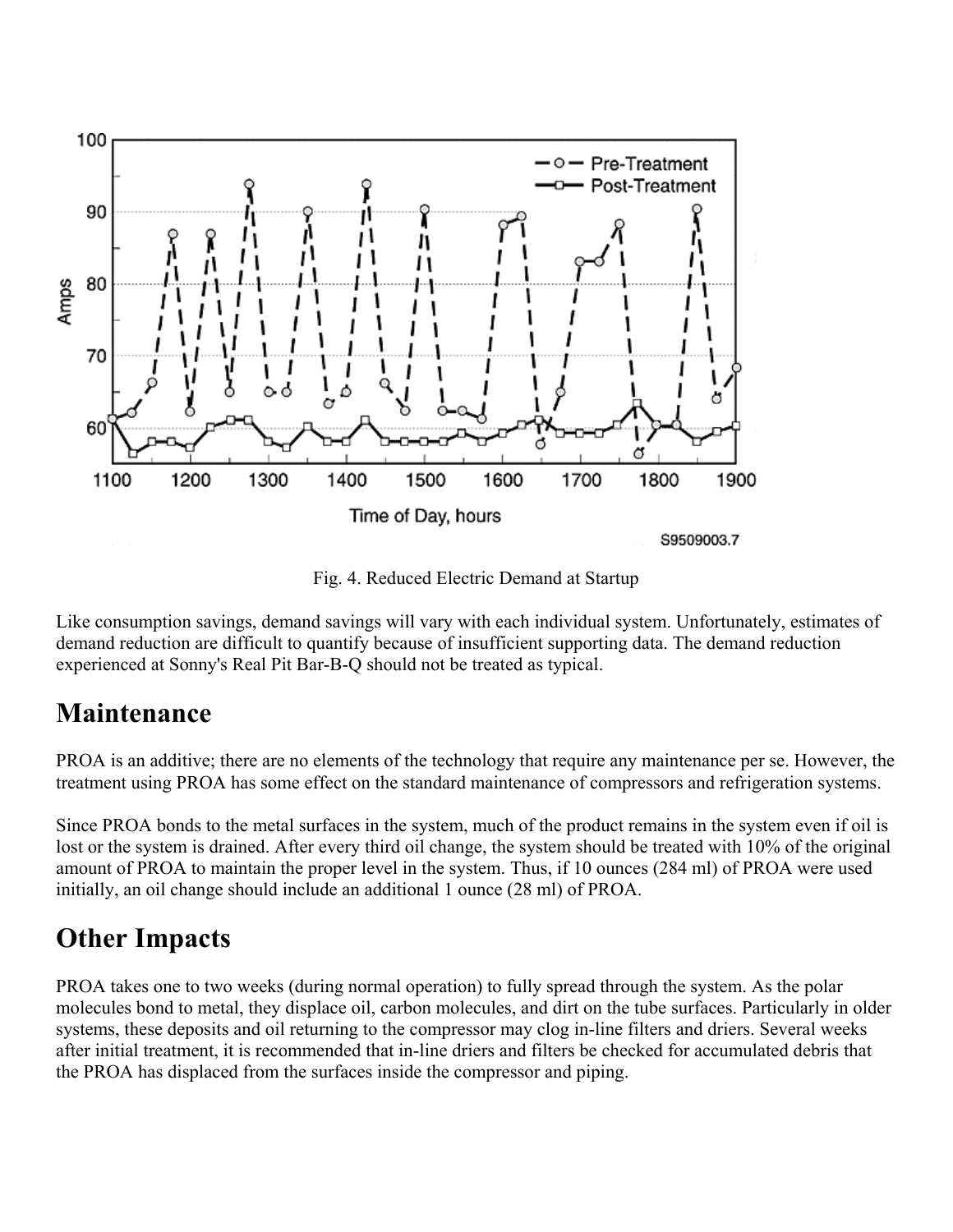#### **Case Study**

Because it is a relatively new technology, PROA has not had a major demonstration in the Federal sector. The case study described here concerns an application in the private sector and is presented so that the mathematics and data requirements might be better understood. Parallel to the actual case study, additional discussions provide relevance to the Federal sector. This case study should provide a step-by-step process to identify potential energy savings, install PROA, and verify the savings at a Federal facility.

This case study was chosen because it is the most heavily instrumented installation available. Despite the small size of the refrigeration system, the lessons learned can be generalized to systems of all sizes.

#### **Facility Description**

The test was performed on a walk-in cooler at a large restaurant in South Saint Paul, Minnesota. The cooler is powered by a 1 hp (0.75 kW) Copeland air-cooled compressor. The compressor and condenser are located in a mechanical room on the roof of the restaurant. The refrigeration system is 12 years old and uses R-12 as the refrigerant.

The utility serving the restaurant is Northern States Power. The electricity charges for "electric small general service" are a basic monthly charge of \$7.95; an energy charge of \$0.0730/kWh from June through September and \$0.0630/kWh all other months; and a small resource adjustment (Northern States Power rate schedule).

#### **PROA Installation**

It was determined that the refrigeration system was a good test location for treatment with PROA. It fit all the application parameters as presented in the Applications section of this document. The compressor is a hermetically sealed reciprocating compressor, requiring 1 ounce (28 ml) of PROA treatment.

#### **Test Methodology**

The best way to determine pre-retrofit energy use is to install an electric meter or data logger with kWh capability. Whole-building utility bills are poor indicators of the true performance of energy savings; outside influences can distort energy-savings data. Energy use should be monitored at a level which includes the compressor, all fans, and controls.

The baseline energy use should be in a form that will be easy to compare to the post-treatment period. Total kilowatt-hours used over a fixed period of time such as a week is a good indicator. Note also the maximum demand in kW; since reduced demand is one possible benefit of PROA treatment, it is important to determine whether peak demand has been reduced.

For this case study, baseline energy data were collected for 3 weeks prior to treatment with PROA. This baseline period is called period 1. The refrigeration system on the cooler used 1155 kWh during the 3-week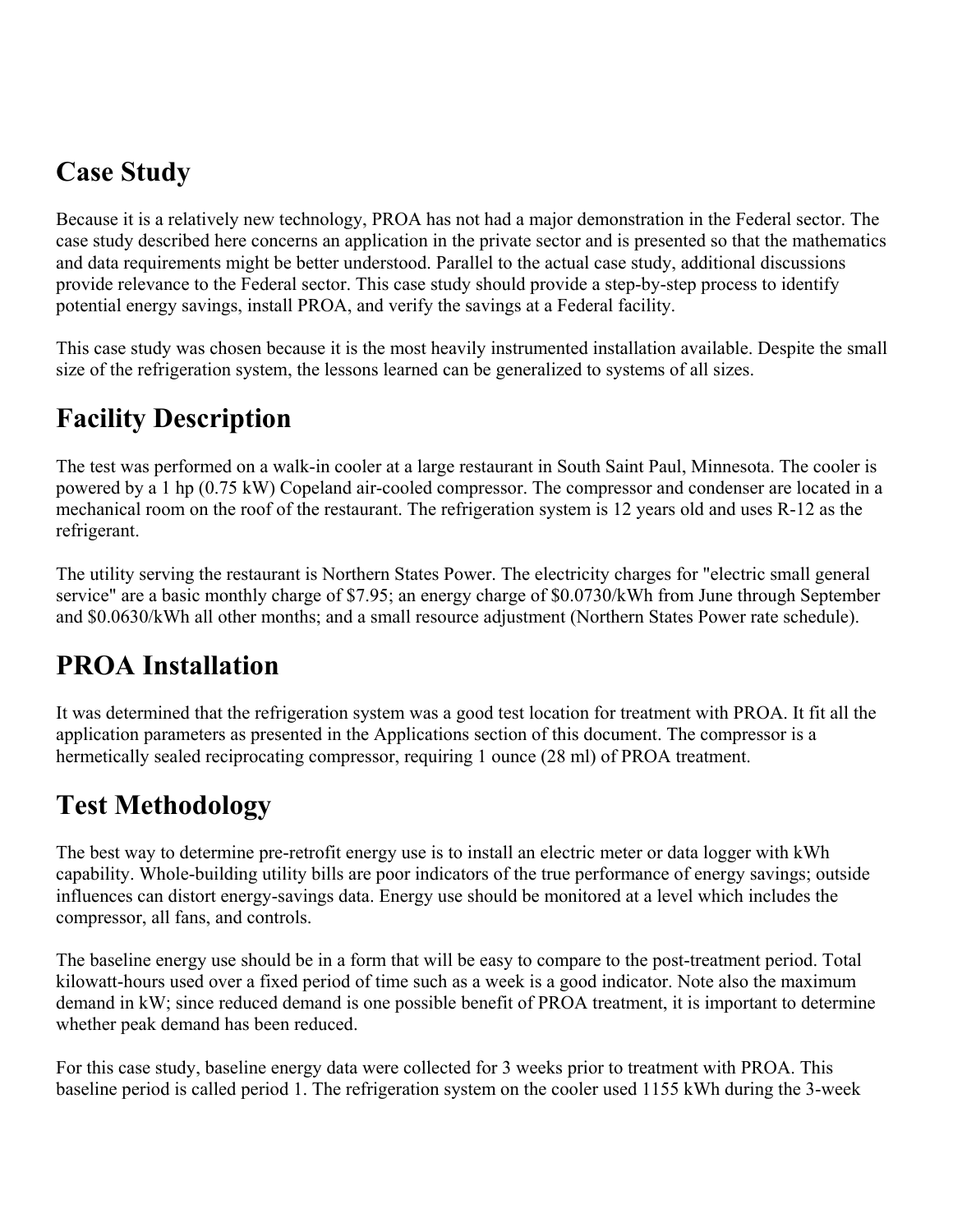period and had a maximum demand of 3.34 kW. Assuming the load on the cooler is fairly constant throughout the year, this equates to an annual energy consumption of 20,020 kWh and an average monthly demand of approximately 3.5 kW.

### **Savings Potential**

An estimate of the actual savings is difficult to make, since performance improvements vary depending on age, type of system, maintenance history, loading, and other parameters. Two procedures for estimating percent energy savings are presented in this Technology Alert. The first uses the data in Figure 2 to approximate the energy savings as 14.8%. The second uses the age of

the system and Figure 3 to approximate energy savings. Because we know the age of the system (144 months), we will use the second procedure. The estimated energy savings is 21% using the 75% confidence interval regression line.

The monitored baseline energy consumption was 1155 kWh. If the PROA treatment produces a 21% savings, 242 kWh or approximately \$17 should be saved over a three-week period with identical cooling load. Assuming the cooling load is constant over the entire year,(b) the estimated annual energy savings is 4,204 kWh and \$294.

#### **Life-Cycle Cost**

The installation cost for treating a system with PROA is very site-specific. When calculating life-cycle cost, be sure to identify all variables that might increase the installation cost. (see Cost section of this report to help identify hidden costs.) The cost for this case study includes an installation cost of \$175.00 for the PROA treatment. No additional energy, non-energy, or annual O&M cost is required for the PROA additive. This lifecycle cost analysis is based only on savings in energy use. There is no demand savings since the restaurant is charged only on it's electric consumption. Additional savings from increased equipment life have not been included because no quantitative data are available.

Feeding these numbers and the annual energy estimates into the 1995 Building Life-Cycle Cost (BLCC) program gives the results shown in Figure 5. See Appendix B for more details about the BLCC program and life-cycle costing in the Federal sector.

The BLCC program showed that treating the compressor with PROA produces a net savings of \$2,405 over the 10-year study period. The Saving-to-Investment Ratio (SIR) for the project is 14.74, and the Adjusted Internal Rate of Return (AIRR) is 36.11. Simple payback for the PROA treatment occurs during year 1.

## **Verification of Energy Savings**

After treating a system with PROA, it should be allowed to stabilize as the PROA molecules are dispersed throughout the system. After about 2 weeks, repeat the baseline monitoring procedure to determine posttreatment energy use.

The system in our case study was monitored for four more 3-week periods to see whether efficiency continued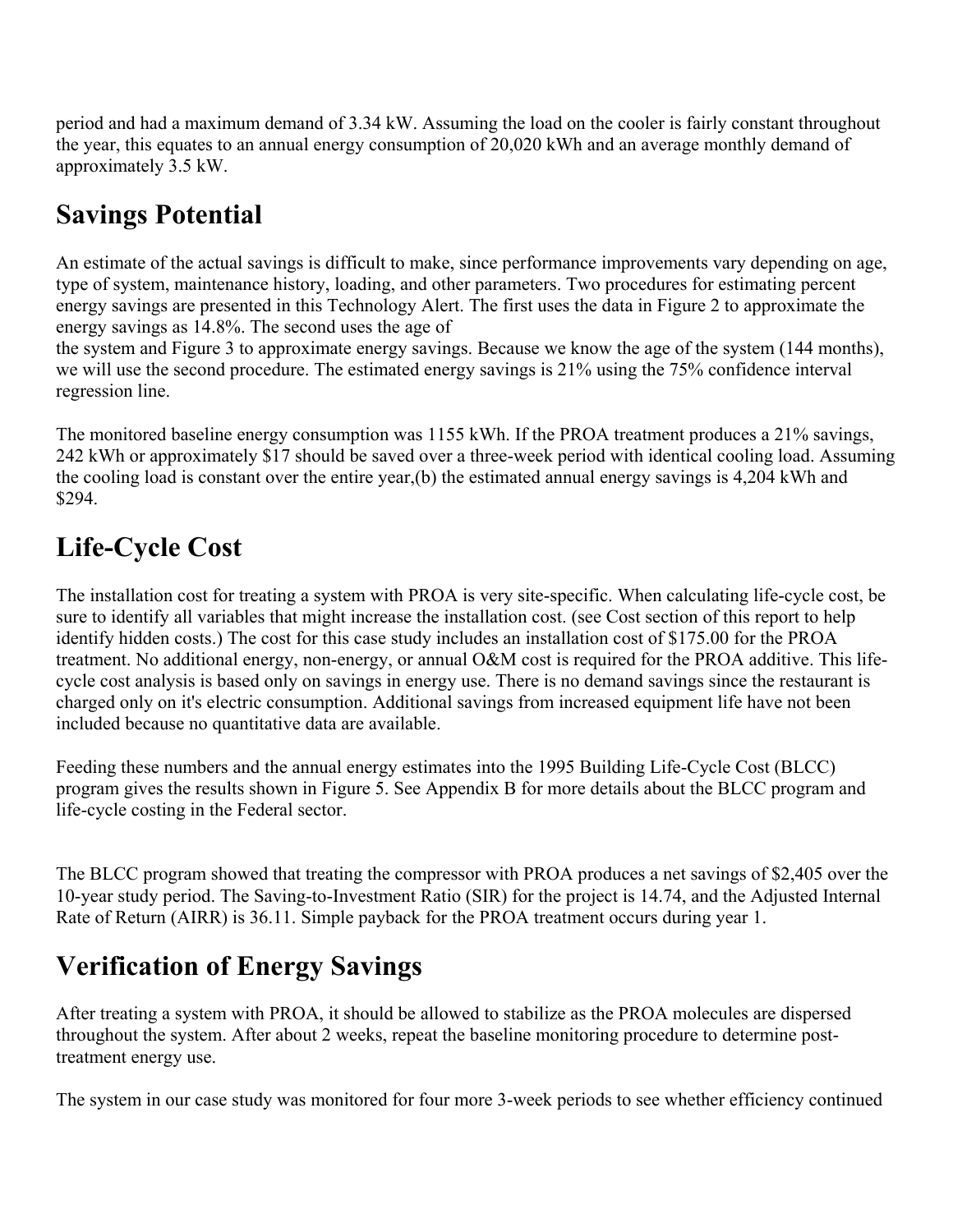to increase. During the last 3-week period, period 5, the system used 878 kWh and had a maximum demand of 3.25 kW. A comparison of periods 1 and 5 indicated that energy consumption was reduced 277 kWh or 24.0% and peak demand was reduced 0.09 kW or 2.7%.

#### **Implementation and Post-Implementation Experience**

The energy savings in the case study is based on the assumption that the cooling load remained constant during the study period. While this assumption should be accurate, the data showed that the average temperature in the mechanical room was 9.3% less during period 5 than period 1 (see Figure 6). A decrease in ambient temperature means that the amount of work the compressor had to do to provide the same amount of cooling decreased, affecting the coefficient of performance of the system. Unfortunately, insufficient data exist to normalize for this effect.



Fig. 6. Temperatures During Study Period

The site has other peculiar features. For example, if we plot mechanical room temperature versus outside temperature, we see that the mechanical room temperature was higher than the outdoor temperature during the entire study period (see Figure 6). On June 7, 1994, the average temperature in the room was 110.7°F (43.7°C). It would appear that the mechanical room should be vented to the outdoors during part of the year.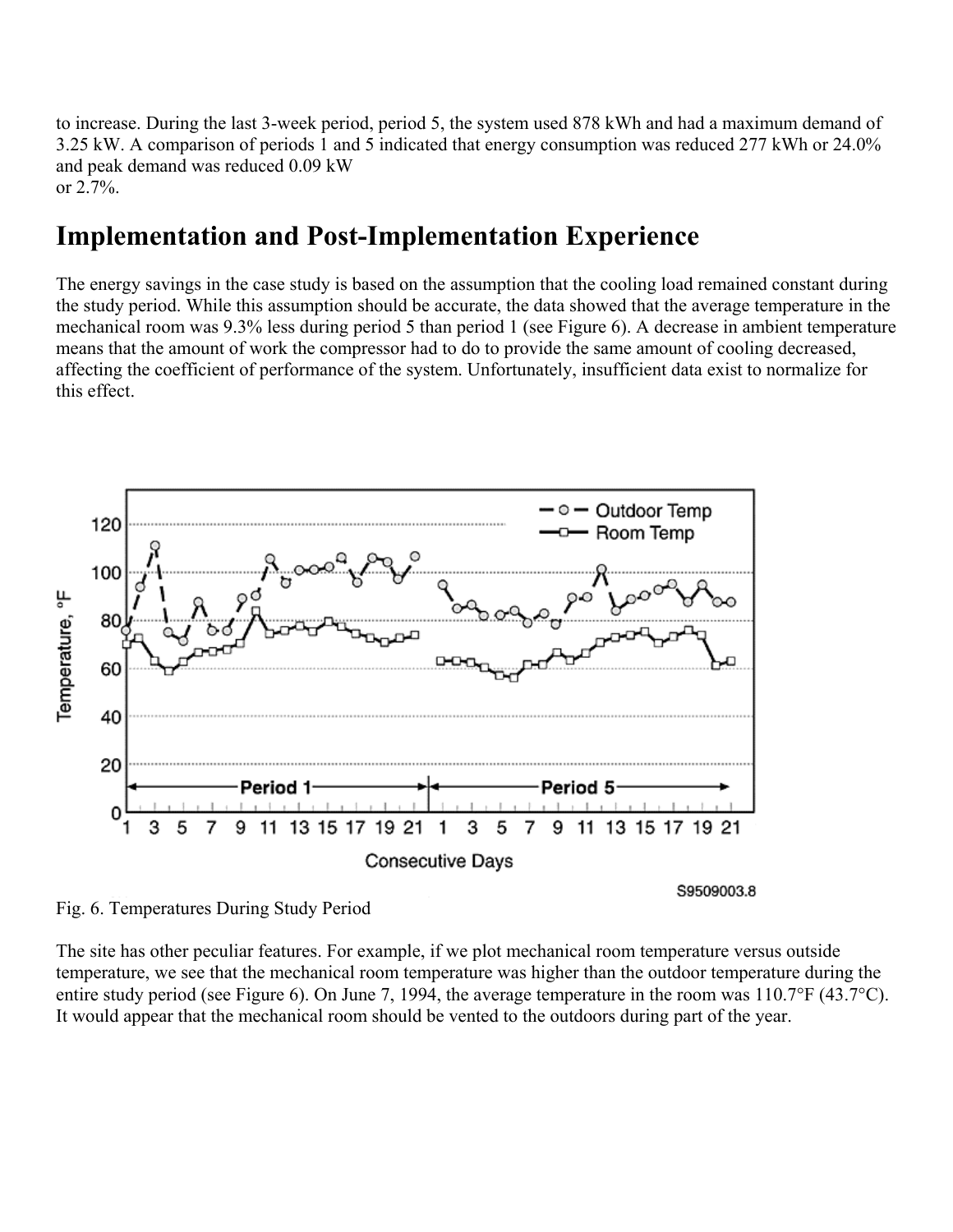#### **The Technology in Perspective**

This special class of refrigerant oil additives has been shown through laboratory testing, field testing, and theoretical analysis to be technically valid and economically attractive in many applications.

Energy savings have been reported for a number of onsite applications since 1987. Unfortunately, due to the lack of standardization in the way data were collected and energy savings reported, results should be treated as approximate. In the next few years, additional independent laboratory and field testing should produce more reliable results.

| NIST BLCC: COMPARATIVE ECONOMIC ANNALYSIS (VERSION 4.20-95)<br><b>BASE CASE: NO TREATMENT (a)</b><br><b>ALTERNATIVE: PROA ADDED (b)</b><br><b>Principal Study Paremeters:</b>                                                                                                                                                                                                                                                            |                                                                                                                                                                    |                                          |                                    |           |  |  |  |  |
|------------------------------------------------------------------------------------------------------------------------------------------------------------------------------------------------------------------------------------------------------------------------------------------------------------------------------------------------------------------------------------------------------------------------------------------|--------------------------------------------------------------------------------------------------------------------------------------------------------------------|------------------------------------------|------------------------------------|-----------|--|--|--|--|
| <b>Analysis Tyhpe: Federal Analysis--Energy Conservation Projects</b><br>Study Period: 10.00 CAUG 1995 THROUGH JUL 2005<br>DISCOUNT RATE: 4.0% REAL (EXCLUSIVE OF GENERAL INFLATION)<br><b>BASE CASE LCC FILE: PROA BASE.LCC</b><br>ALTERNATIVE LCC FILE: PROA TRMT.LCC                                                                                                                                                                  |                                                                                                                                                                    |                                          |                                    |           |  |  |  |  |
| <b>COMPARISON OF PRESENT-VALUE COST</b>                                                                                                                                                                                                                                                                                                                                                                                                  |                                                                                                                                                                    |                                          |                                    |           |  |  |  |  |
|                                                                                                                                                                                                                                                                                                                                                                                                                                          | <b>BASE CASE:</b><br><b>NO TREATMENT</b>                                                                                                                           | <b>ALTERNATIVE:</b><br><b>PROA ADDED</b> | <b>SAVINGS</b><br><b>FROM ALT.</b> |           |  |  |  |  |
| <b>INITIAL INVESTMENT ITEM(S):</b><br><b>CASH REQUIREMENT AS OF SERVICE DATE</b>                                                                                                                                                                                                                                                                                                                                                         |                                                                                                                                                                    | \$0                                      | \$175                              | $-$ \$175 |  |  |  |  |
| <b>SUBTOTAL</b>                                                                                                                                                                                                                                                                                                                                                                                                                          |                                                                                                                                                                    | SO.                                      | \$175                              | $-$ \$175 |  |  |  |  |
| <b>FUTURE COST ITEM:</b><br><b>ENERGY-RELATED COST</b>                                                                                                                                                                                                                                                                                                                                                                                   |                                                                                                                                                                    |                                          | \$10,508                           | \$2,580   |  |  |  |  |
| <b>SUBTOTAL</b>                                                                                                                                                                                                                                                                                                                                                                                                                          |                                                                                                                                                                    | \$13,088<br>\$13,088<br>\$10,508         |                                    | \$2,580   |  |  |  |  |
| <b>TOTAL P.V. LIFE-CYCLE COST</b>                                                                                                                                                                                                                                                                                                                                                                                                        |                                                                                                                                                                    | \$13,088<br>\$10,683                     |                                    | \$2,405   |  |  |  |  |
| NET SAVINGS FROM ALTERNATIVE PROA ADDED<br><b>COMPARED TO ALTERNATIVE NO TREATMENT</b><br>NET SAVINGS=P.V. OF NON-INVESTMENT SAVINGS<br>-INCREASED TOTAL INVESTMENT                                                                                                                                                                                                                                                                      |                                                                                                                                                                    | \$2,580<br>\$175                         |                                    |           |  |  |  |  |
| <b>NET SAVINGS</b>                                                                                                                                                                                                                                                                                                                                                                                                                       |                                                                                                                                                                    |                                          | \$2405                             |           |  |  |  |  |
| NOTE: THE SIR AND AIRR COMPUTATIONS INCLUDE DIFFERENTIAL INITIAL COSTS,<br>CAPITAL REPALCEMENT COST, AND RESALE VALUE (IF ANY) AS INVESTMENT COSTS,<br>PER NIST HANDBOOK 135 (FEDERAL AND MILCON ANALYSIS ONLY).<br><b>FOR ALTERNATIVE PROA ADDED COMPARED TO ALTERNATIVE NO TREATMENT</b><br>$SIR =$ -------<br>FOR ALTERNATIVE PROA ADDED COMPARED TO ALTERNATIVE NO TREATMENT<br>(REINVESTMENT RATE = 3.00%; STUDY PERIOD = 10 YEARS) | <b>SAVINGS-TO-INVESTMENT RATION (SIR)</b><br><b>P.V. OF NON-INVESTMENT SAVINGS</b><br><b>INCREASED TOTAL INVESTMENT</b><br>ADJUSTED INTERNAL RATE OF RETURN (AIRR) | ----------------- =14.74                 |                                    |           |  |  |  |  |
|                                                                                                                                                                                                                                                                                                                                                                                                                                          | $AIRR = 36.11\%$<br><b>ESTIMATED YEARS TO PAYBACK</b><br><b>SIMPLE PAYBACK OCCURS IN YEAR 1</b><br><b>DISCOUNTED PAYBACK OCCURS IN YEAR 1</b>                      |                                          |                                    |           |  |  |  |  |
|                                                                                                                                                                                                                                                                                                                                                                                                                                          | <b>ENERGY SAVINGS SUMMARY</b>                                                                                                                                      |                                          |                                    |           |  |  |  |  |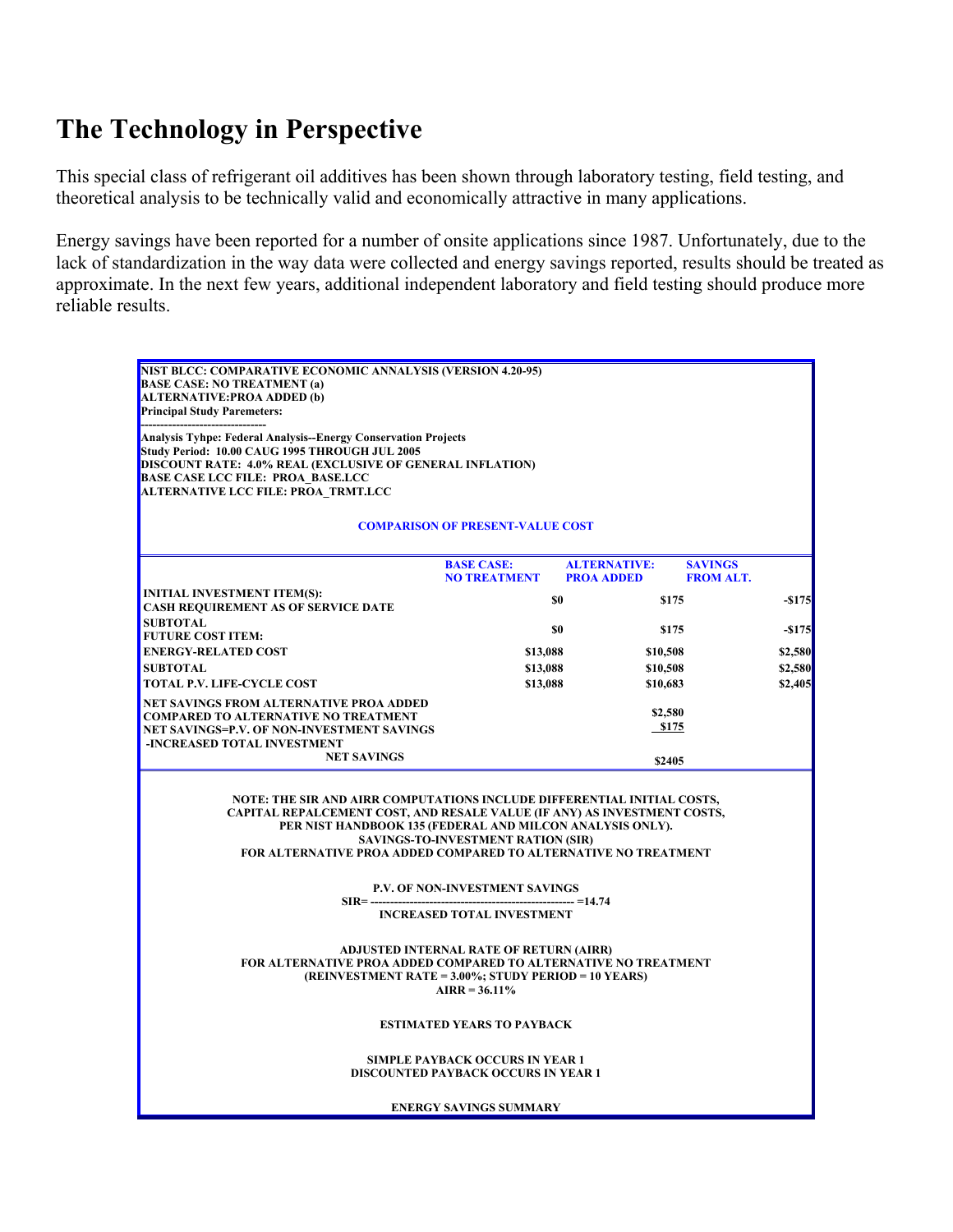| <b>ENERGY</b><br><b>TYPE</b> | <b>UNITS</b> | <b>ANNUAL</b>              | <b>LIFE-CYCLE</b>          |                         |                          |
|------------------------------|--------------|----------------------------|----------------------------|-------------------------|--------------------------|
|                              |              | <b>BASE CASE</b>           | <b>ALTERNATIVE</b>         | <b>SAVINGS</b>          | <b>SAVINGS</b>           |
| <b>ELECTRICITY</b>           | kWh          | 20,020<br><b>EMISSIONS</b> | 15,816<br><b>REDUCTION</b> | 4,204<br><b>SUMMARY</b> | 42,040                   |
| <b>ENERGY</b><br><b>TYPE</b> |              | <b>ANNUAL</b>              | <b>EMISSIONS</b>           |                         | <b>ANNUAL LIFE-CYCLE</b> |
| <b>ELECTRICITY</b>           |              |                            |                            |                         |                          |
| $CO2$ (kg):                  |              | 11,629.4                   | 9,187.3                    | 2,442.1                 | 24,420.6                 |
| $SOx$ (kg):                  |              | 97.7                       | 77.2                       | 20.5                    | 128.0                    |
| NOx (kg)                     |              | 49.9                       | 39.4                       | 10.5                    | 104.7                    |
| Total                        |              |                            |                            |                         |                          |
| $CO2$ (kg)                   |              | 11.629.4                   | 9,187.3                    | 2,442.1                 | 24,420.6                 |
| $SOx$ (kg):                  |              | 97.7                       | 77.2                       | 20.5                    | 128.0                    |
| $NOx$ (kg):                  |              | 49.9                       | 39.4                       | 10.5                    | 104.7                    |

#### **Fig.5. Building Life-Cycle Cost (BLCC) Output**

The remaining barriers to rapid implementation of this technology involve user acceptance and correct application. Additional data would aid in a more precise method for estimating energy savings in any specific application. This FTA is intended to address these concerns by reporting on the collective experience of PROA users and evaluators and by providing application guidance.

#### **Relation to Other Technologies**

As previously mentioned, the PROA discussed in this FTA is a special class within a whole line of refrigerant additives. Because of the large number of companies manufacturing additives, the study was limited to the special class of additives related to the patented process and the a-olefin molecule. Whether or not other additives have achieved similar success is beyond the scope of this FTA. This report makes no claims, express or implied, about the effectiveness of other products. Given sufficient interest, other additives can be addressed in future NTDP initiatives.

#### **The True Test**

Unfortunately, the PROA does not lend itself to a definite means of estimating energy savings for specific applications. Potential users who are interested in the PROA technology, but are still skeptical, are encouraged to try one of the following approaches.

Ask for a guarantee. If a salesman is promising a 20% savings, ask him to guarantee at least a 10% savings or a refund of the treatment price. At least one manufacturer has indicated that they will guarantee at least a 10% energy savings on units at least 2 years old or the treatment cost will be refunded.

Share the Energy Savings. Energy Savings Performance Contracts (ESPC) are available through local utilities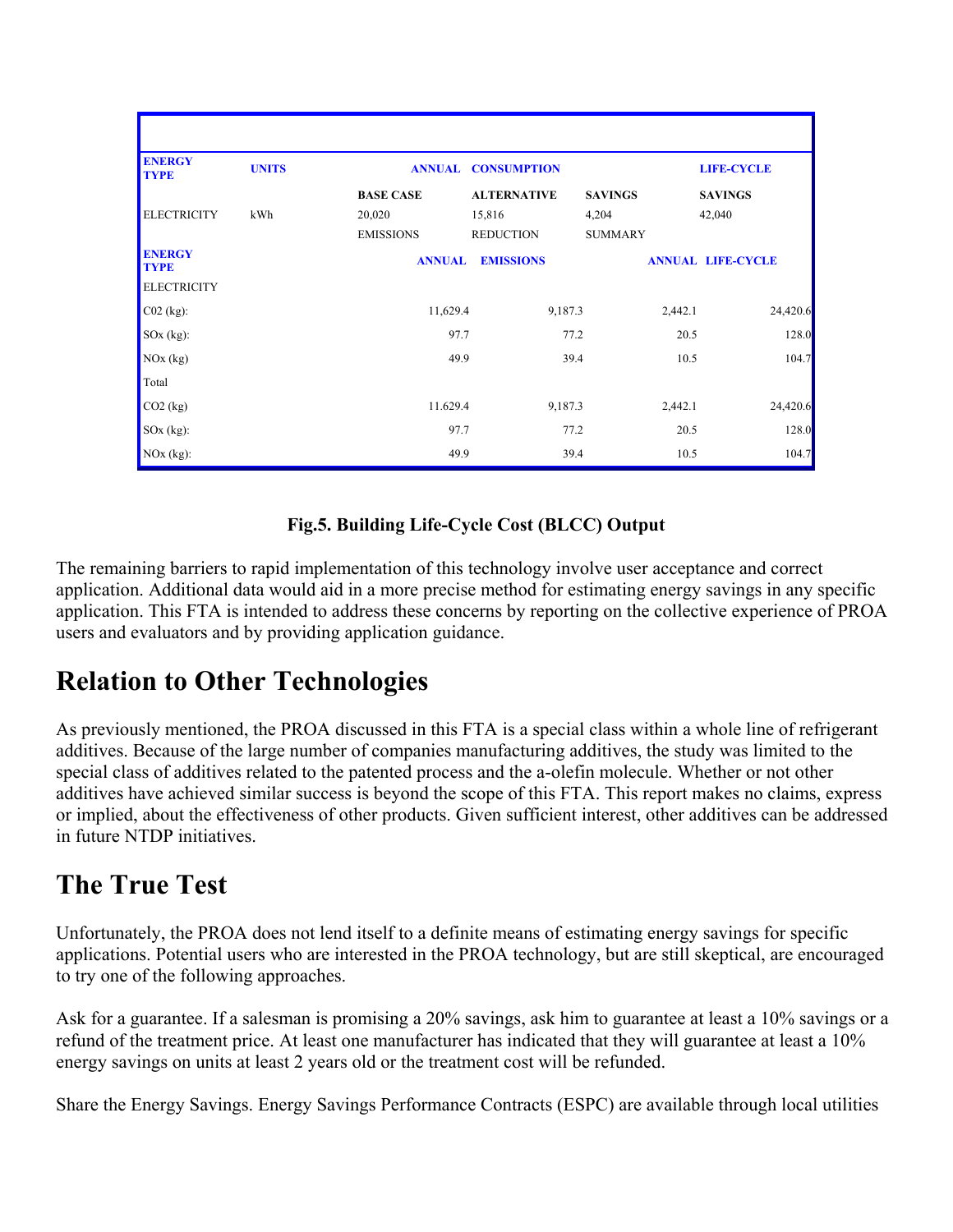and private companies. The ESPCs make it possible to share energy savings by providing up-front capital to install energy-saving technologies. Sharing the financial savings is one way to share the risk and save energy with little or no up-front capital.

Try a test pilot. Before treating multiple units with PROA, try the additive first on one unit and have the unit carefully monitored to document energy savings. Warning: Simply watching the electric bill may not be the best way to document savings. Changes in use, equipment loading, the number of cooling degree days, etc., may influence the results.

## **Who is Using the Technology**

The list below includes private-sector contacts, agencies, and locations that already have the new technology installed and operating. The reader is invited to ask questions and learn more about the new technology for sites where names and telephone numbers are provided.

*Alabama Mental Health and Mental Retardation Taylor Hardin Secure Medical Tuscaloosa, Alabama contact: Bob White (205) 556-7060* 

*Benton H. Wilcoxon Municipal Iceplex Huntsville, Alabama contact: Doug Minor (205) 883-3773* 

*Bridgeman's Restaurant 4560 Robert Street South Saint Paul, Minnesota contact: Jay Jacobson (612) 424-2111* 

*City of Tuscaloosa, City Hall Tuscaloosa, Alabama contact: Jerry Moon, facilities manager (205) 349-0144* 

*Crook's Supermarkets, Inc. Nashville, Tennessee contact: Clarence E. Hackney, Vice President/CEO (615) 352-2999*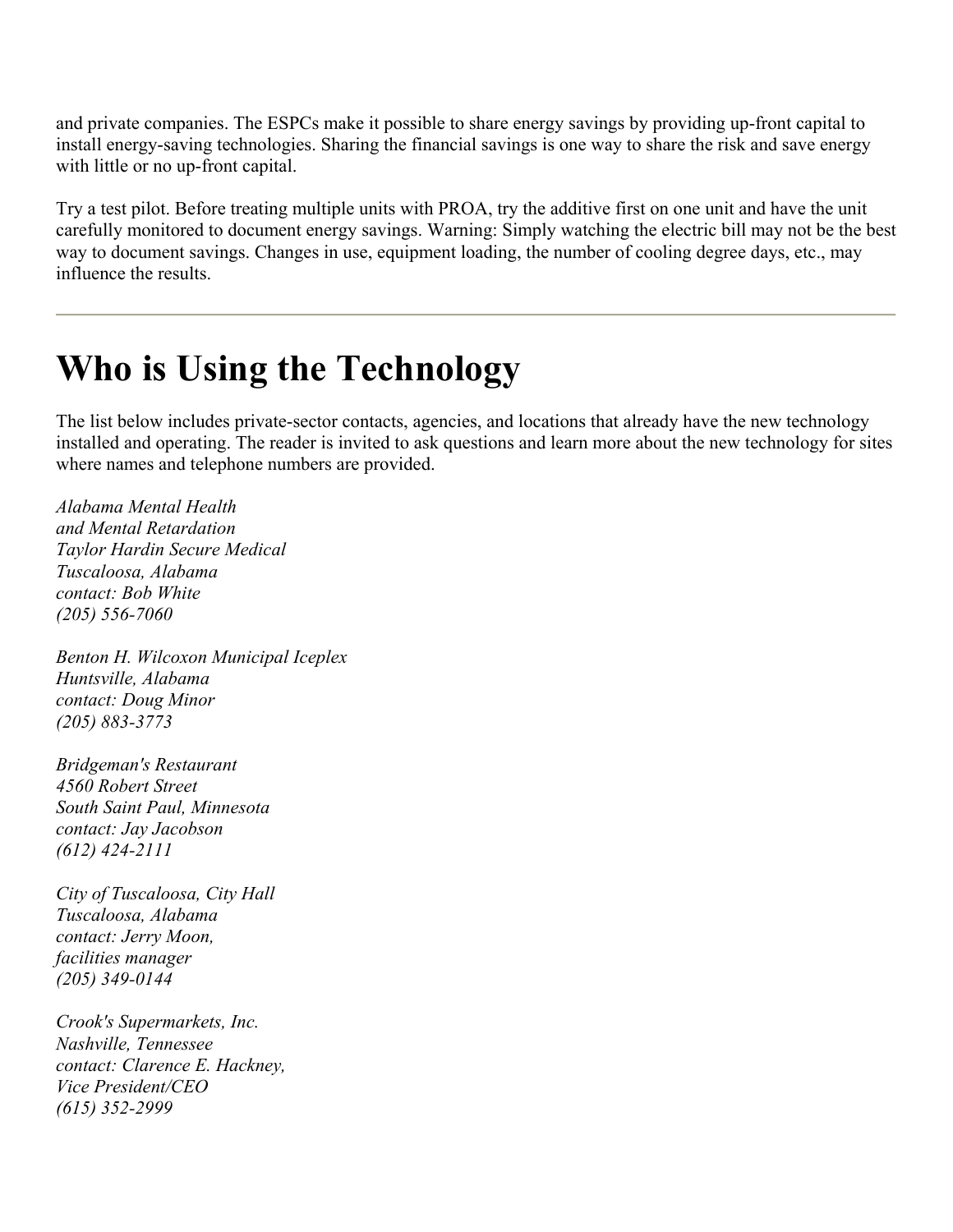*House of Golf Sarasota, Florida contact: Dan Davis, General Manager (813) 925-7888* 

*McAbee Construction Company Tuscaloosa, Alabama contact: Tommy Muckenfuss, vice president for construction (205) 349-2212* 

*West Freezing, Inc. Biloxi, Mississippi contact: Fritz Mitzel, Plant Manager (601) 432-7932* 

#### **Additional Testing:**

*Oak Ridge National Laboratory controlled laboratory tests contact: Jim Sand (615) 574-5819* 

#### **Additional Information:**

*Environment & Energy Resource Center (non-profit) 427 Saint Clair Avenue Saint Paul, Minnesota contact: Rick Anderson (612) 227-7847* 

For information on Energy Saving Performance Contracts, contact The Federal Energy Management Program (FEMP) Help Desk at (800) 566-2877.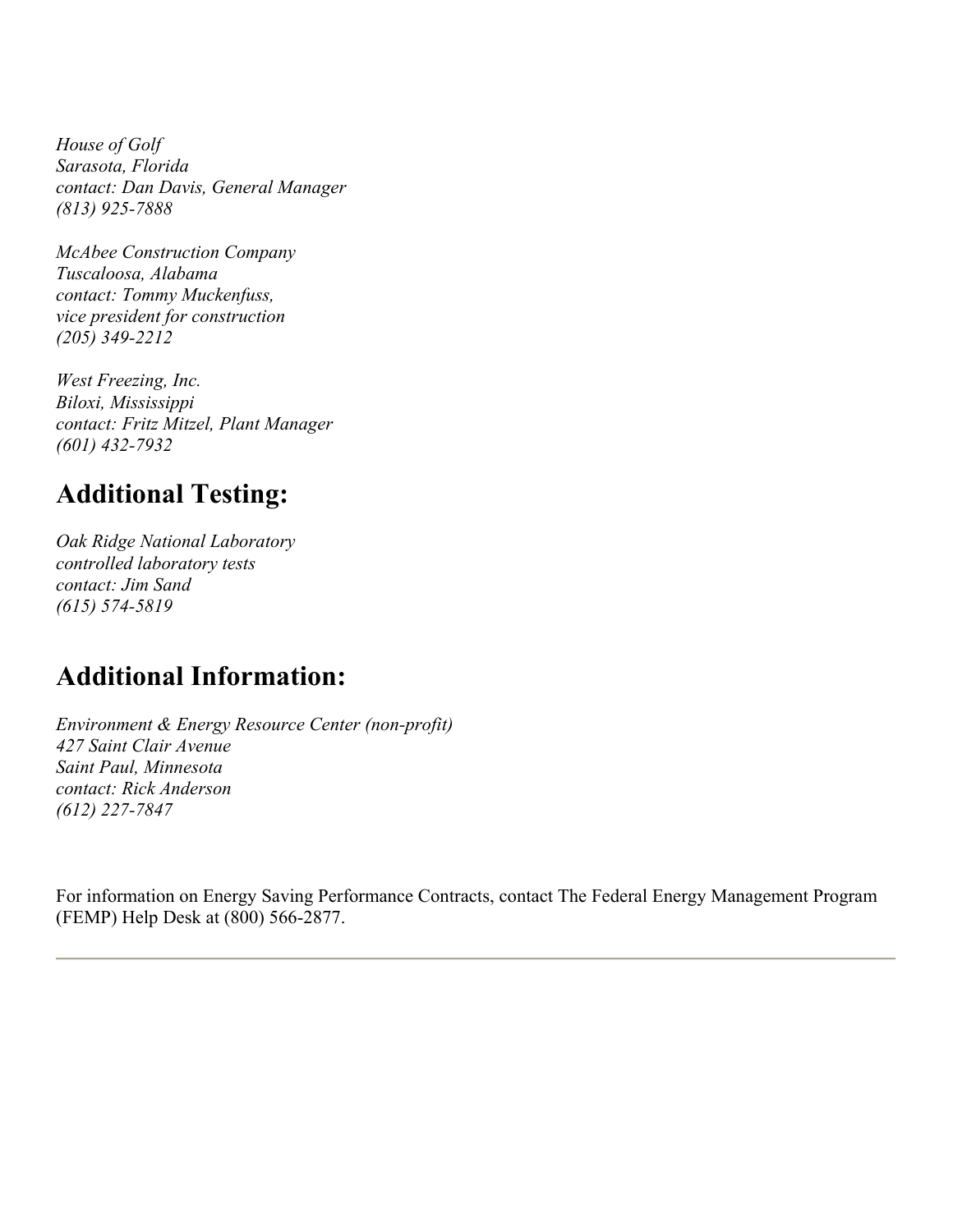#### **For Further Information**

#### **Lab Test Reports**

AutoResearch. "FRIGAID/Seal Material Compatibility Testing." Testing done by AutoResearch Laboratories, Inc. In accordance with ASTM D-471. July 1, 1993.

Falex Corporation. "Sundial Lubricity Evaluation." Testing done by Falex Corporation, Aurora, Illinois. In accordance with ASTM D3233-73. Letter to Dr. Wilkins, Sundial Corporation. March 11, 1988.

Professional Service Industries (PSI) a. "FRIGAID Recyclability Testing." Testing done by Professional Service Industries, TAI/Fabor Division, Chicago, Illinois. Letter to Matt Ross, Energy Conservation Products, Inc., Sarasota, Florida, July 2, 1993.

Professional Service Industries (PSI) b. "FRIGAID Oxidation Resistance Testing." Testing done by Professional Service Industries, TAI/Fabor Division, Chicago, Illinois. In accordance with ASTM D2272. May 31, 1993.

Van Baxter. "Summary of Test Results On Vintage Heat Pump with Oil Additive." Letter to L.D. Martin, Jr., Huntsville, Alabama. Testing done by Oak Ridge National Laboratory, Oak Ridge, Tennessee. August 30, 1995.

Utility, Information Service, or Government Agency Tech-Transfer Literature:

J.A. Dirks and L.E. Wrench. 1993. "Facility Energy Decision Screening (FEDS) Software System." PNL-SA-22780. In Proceedings of the Energy and Environmental Congress. Minneapolis, Minnesota. August 4-5, 1993.

E.E. Richman, Current and Projected Commercial Space Heating, Space Cooling, and Water Heating Equipment Use in the United States. Pacific Northwest Laboratory, Richland, Washington. January 1995.

Electric Power Research Institute (EPRI). May 1993. 1992 Survey of Utility Demand-Side Management Programs. EPRI TR-102193 V1. Electric Power Research Institute, Palo Alto, California.

Engineering Weather Data. TM 5-785, NAVFAC P-89, or AFM 88-29. Departments of the Air Force, the Army, and the Navy. July 1, 1978.

Executive Order 12902 of March 8, 1994. "Energy Efficiency and Water Conservation to Federal Facilities." Weekly Compilation of Presidential Documents. vol. 30, p. 477.

Georgia Institute of Technology. The Commend Planning System: National and Regional Data and Analysis, EPRI EM-4486, Electric Power Research Institute, Palo Alto, California, March 1986.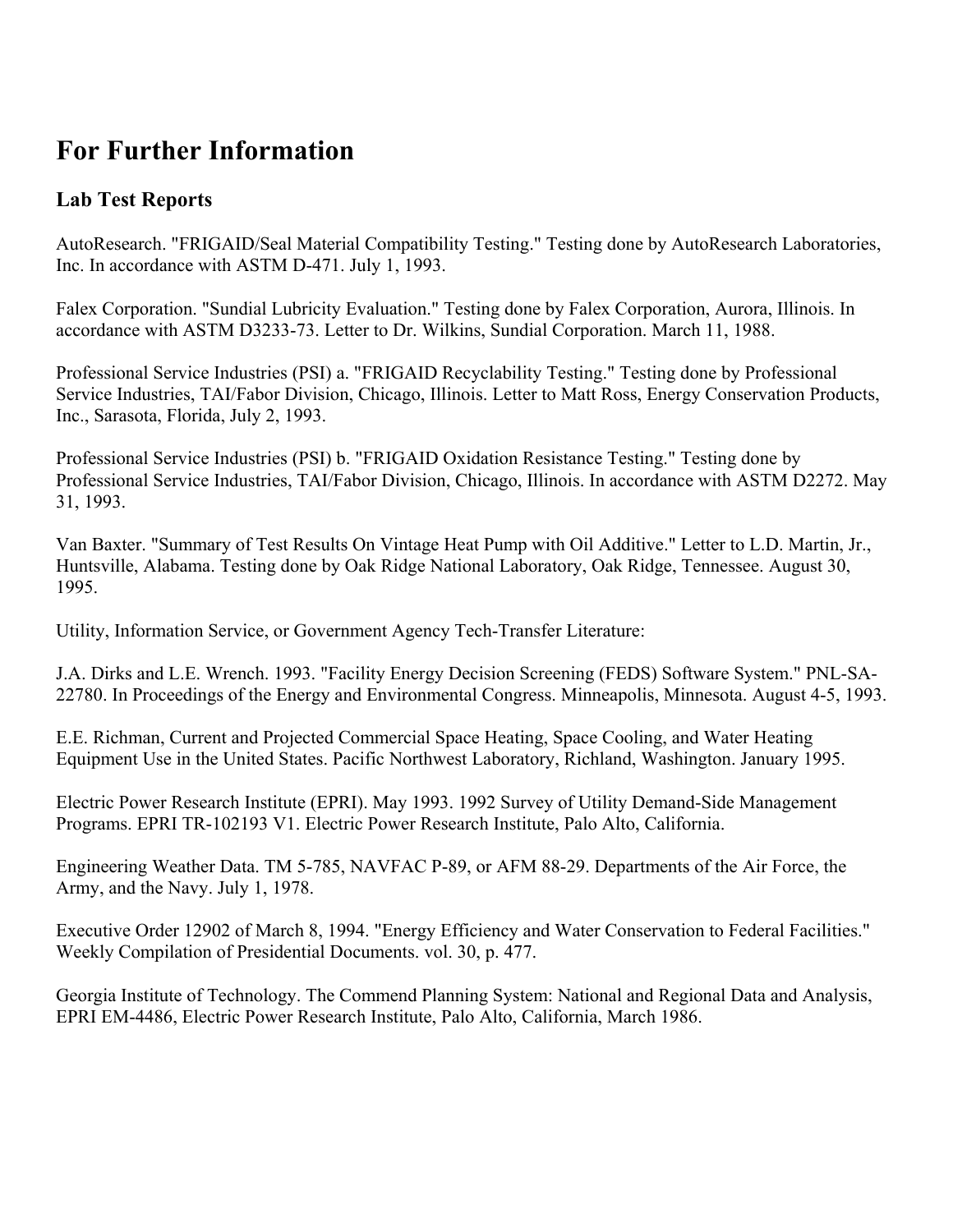U.S. Congress, Office of Technology Assessment (OTA). Energy Efficiency in the Federal Government: Government by Good Example? OTA-E-492, U.S. Government Printing Office, Washington, D.C., May 1991.

U.S. Department of Commerce. Air-Conditioning and Refrigeration Equipment, Including Warm Air Furnaces: 1988, U.S. Department of Commerce, Bureau of the Census, MA35M(88)-1, September 1989.

#### **User, Third-Party Field Studies, and Case Studies:**

Anderson, Richard, and Rebecca Biel, Bridgeman's Data Report, Environment and Energy Resource Center, Saint Paul, Minnesota. September 1994.

Minor, Doug. Evaluation Report: Enhanced Lubricant Chemistry vs. Chiller Efficiency. Benton H. Wilcoxon Municipal Iceplex, Huntsville, Alabama. 1994.

Young & Pratt. City of Austin Air Conditioning Efficiency Improvement Retrofit Report. Prepared by Young & Pratt Service, Inc. for the City of Austin, Texas. October 7, 1988.

#### **Other References:**

Duffy, Gordon. "New Lubricant Enhancer Adds Energy-Saving Bonus," The Air Conditioning, Heating, and Refrigeration News. 1989 ASHRAE/ARI Exposition Issue.

ACHRN. "Grant Money Available for Conservation Plans," The Air Conditioning, Heating, and Refrigeration News. p. 16, December 5, 1994.

## **Contacts**

#### **General Contacts**

Ted Collins New Technology Demonstration Program Program Manager Federal Energy Management Program U.S. Department of Energy 1000 Independence Avenue, SW, EE-92 Washington, DC 20585 (202) 586-8017 Fax: (202) 586-3000 theodore.collins@hq.doe.gov